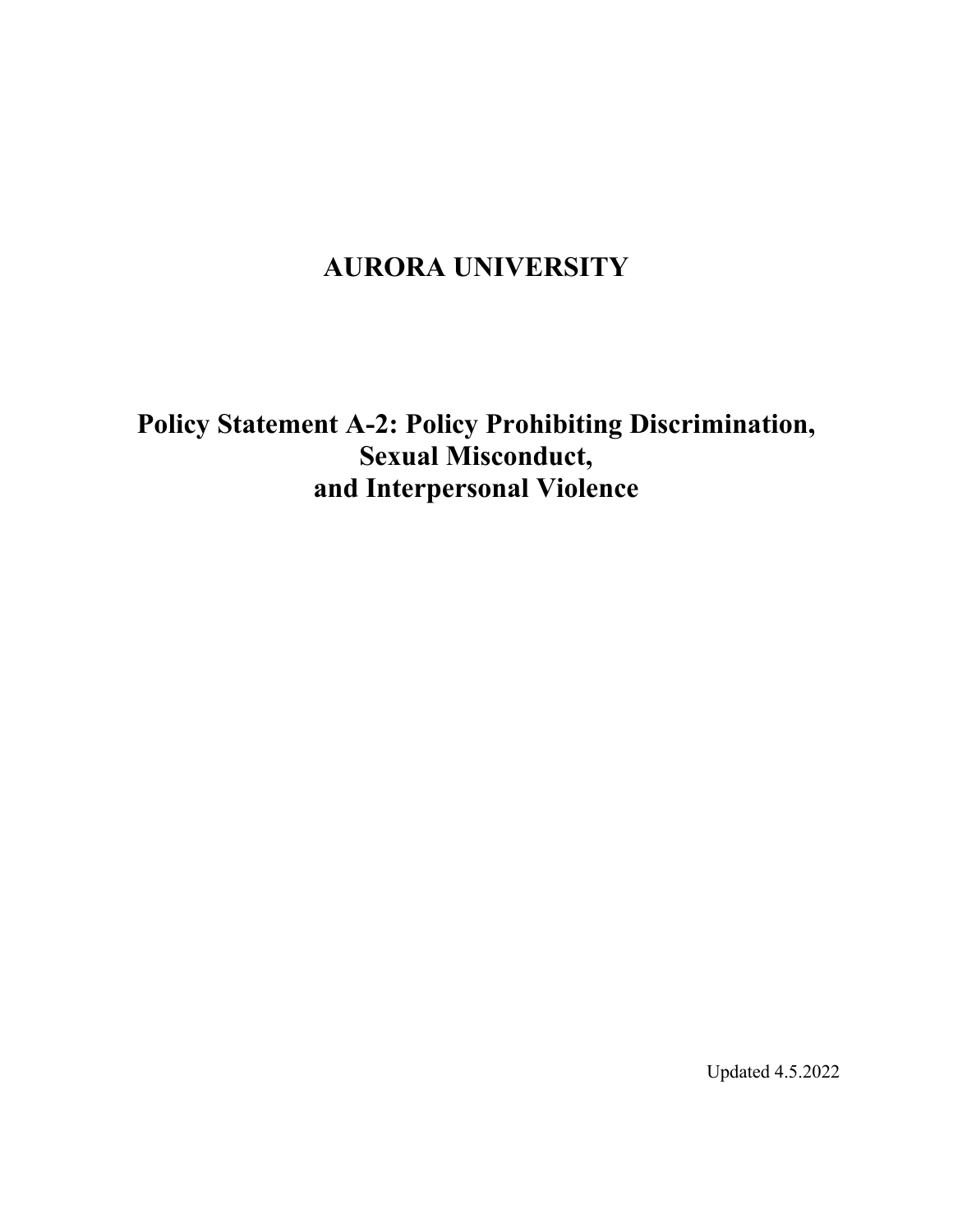# **TABLE OF CONTENTS**

| I.   |    |                                                                                |  |
|------|----|--------------------------------------------------------------------------------|--|
|      |    |                                                                                |  |
|      |    |                                                                                |  |
| Π.   |    |                                                                                |  |
|      |    |                                                                                |  |
|      |    |                                                                                |  |
|      |    |                                                                                |  |
|      |    |                                                                                |  |
|      |    | $1_{-}$                                                                        |  |
|      |    | 2.                                                                             |  |
|      | E. |                                                                                |  |
|      | F. |                                                                                |  |
|      | G. |                                                                                |  |
|      |    | H. Mandatory Reporting of Child Abuse, Child Sexual Abuse and Child Neglect  9 |  |
|      | I. |                                                                                |  |
|      |    |                                                                                |  |
|      |    |                                                                                |  |
|      | J. |                                                                                |  |
|      |    | 1.                                                                             |  |
|      |    | 2.                                                                             |  |
|      |    | 3.                                                                             |  |
|      |    |                                                                                |  |
|      | L. |                                                                                |  |
|      |    |                                                                                |  |
|      |    |                                                                                |  |
|      |    |                                                                                |  |
|      |    | Officials with Responsibility for Investigation or Adjudication<br>1.          |  |
|      |    |                                                                                |  |
|      |    | 3.                                                                             |  |
| III. |    |                                                                                |  |
|      |    |                                                                                |  |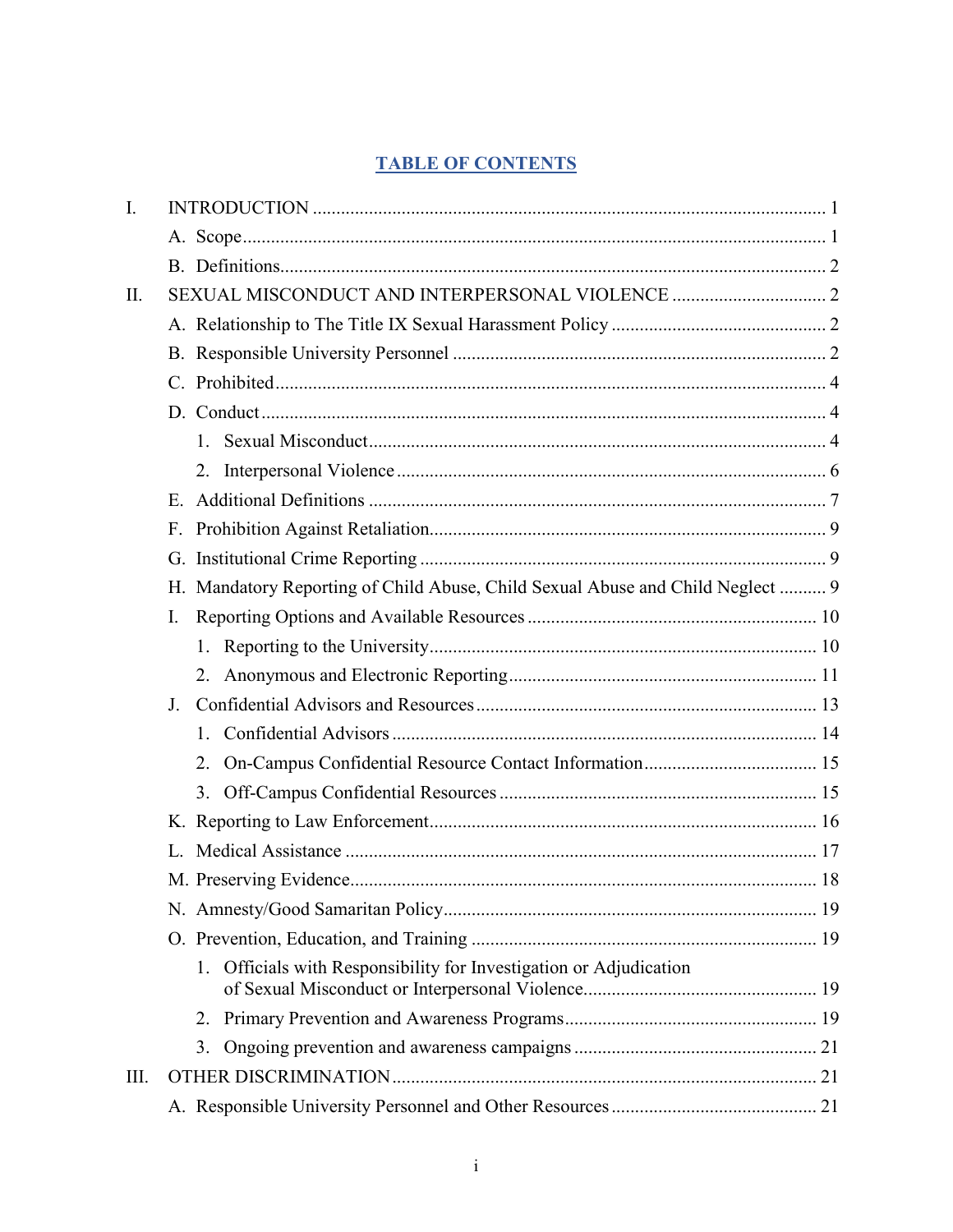|     |                | 1.                                                                            |  |
|-----|----------------|-------------------------------------------------------------------------------|--|
|     |                |                                                                               |  |
|     |                |                                                                               |  |
|     |                |                                                                               |  |
|     |                | 2.                                                                            |  |
|     |                | 3.                                                                            |  |
|     |                |                                                                               |  |
|     |                |                                                                               |  |
|     |                |                                                                               |  |
| IV. |                | INVESTIGATION, RESOLUTION, AND ADDITIONAL INFORMATION  25                     |  |
|     |                |                                                                               |  |
|     |                |                                                                               |  |
|     |                |                                                                               |  |
|     |                |                                                                               |  |
|     |                | 2.                                                                            |  |
|     |                | 3.                                                                            |  |
|     |                |                                                                               |  |
|     |                |                                                                               |  |
|     |                |                                                                               |  |
|     |                |                                                                               |  |
|     |                |                                                                               |  |
|     | Ι.             |                                                                               |  |
|     | J <sub>r</sub> |                                                                               |  |
|     |                |                                                                               |  |
|     |                | L. Outside Appointments, Dual Appointments, Delegations, and Coordination  35 |  |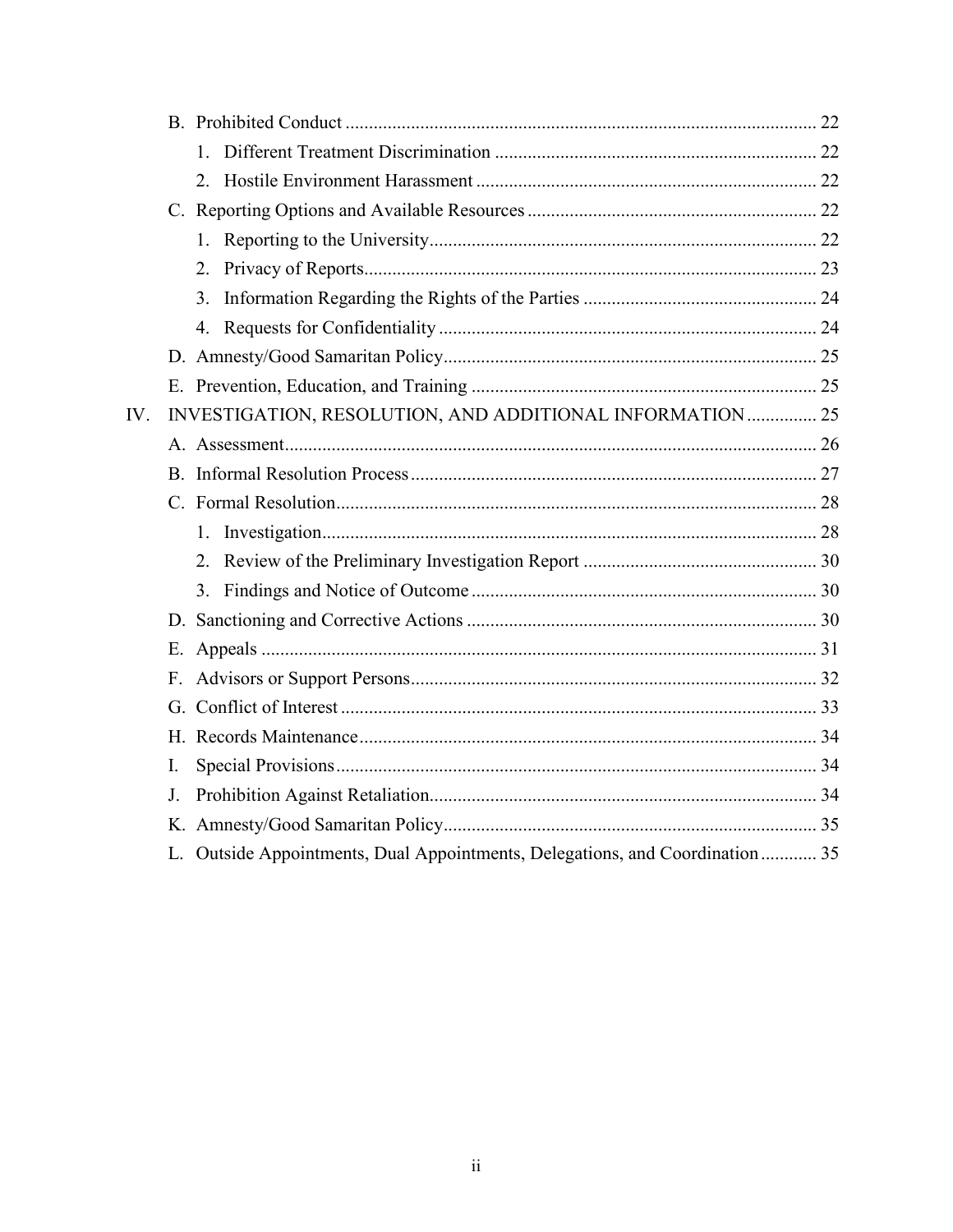# <span id="page-3-0"></span>**I. INTRODUCTION**

Aurora University (the "University") is committed to providing a learning, working and living environment that promotes personal integrity, civility and mutual respect. Aurora University does not discriminate, or tolerate discrimination against any member of its community on the basis of race, color, national origin, ancestry, sex/gender, age, religion, disability, pregnancy, veteran status, marital status, sexual orientation, or any other status protected by applicable federal, state or local law in matters of admissions, employment, or in any aspect of the educational programs or activities it offers. A copy of the University Notice of Nondiscrimination is available [here.](https://aurora.edu/documents/policies/university-notice-of-nondiscrimination.pdf)

On May 19, 2020, the Department of Education issued updated regulations implementing Title IX of the Education Amendments of 1972. Effective August 14, 2020, the updated regulations prohibit specific conduct, such as sexual assault occurring on campus and quid pro quo sexual harassment, proscribed by the Title IX Regulations on Sexual Harassment is addressed through the University's Title IX Sexual Harassment Policy. The University's Title IX Sexual Harassment Policy is available [here.](https://aurora.edu/documents/policies/title-ix-policy.pdf)

The University has adopted this Policy, the University's Policy Prohibiting Discrimination, Sexual Misconduct and Interpersonal Violence to address sexual misconduct and interpersonal violence not covered by the updated Title IX regulations. This Policy also addresses sexual misconduct and interpersonal violence prohibited by the Illinois Preventing Sexual Violence in Higher Education Act.

In addition, this Policy prohibits (i) discrimination or harassment based on race, color, national origin, ancestry, age, religion, disability, veteran status, marital status, familial status, or genetic information; (ii) discrimination based on sex other than sexual misconduct, including discrimination or harassment based on gender identity, sexual orientation, or pregnancy; and (iii) discrimination based on any other protected status (hereinafter referred to as "other discrimination").

Individuals impacted by conduct prohibited by this Policy may contact the Vice President of Student Life or other resources identified in this Policy to receive support and information even if they do not wish to move forward with the complaint resolution process described in Section IV this Policy.

#### **A. Scope**

<span id="page-3-1"></span>This Policy's prohibitions against discrimination, harassment, sexual misconduct, and interpersonal violence apply to all students, faculty, and staff, to other members of the University community, as well as to contractors, consultants, and vendors doing business or providing services to the University. See the University's Zero Tolerance Policy available [here.](https://aurora.edu/documents/policies/zero-tolerance-policy.pdf)

This Policy applies to conduct that occurs within the University's education program or activities. This policy also applies to off-campus conduct when the off-campus conduct (i) adversely impacts the education or employment of a member of the University community; or (ii) otherwise threatens the health and/or safety of a member of the University community. Under certain circumstances, online and electronic conduct may violate this Policy.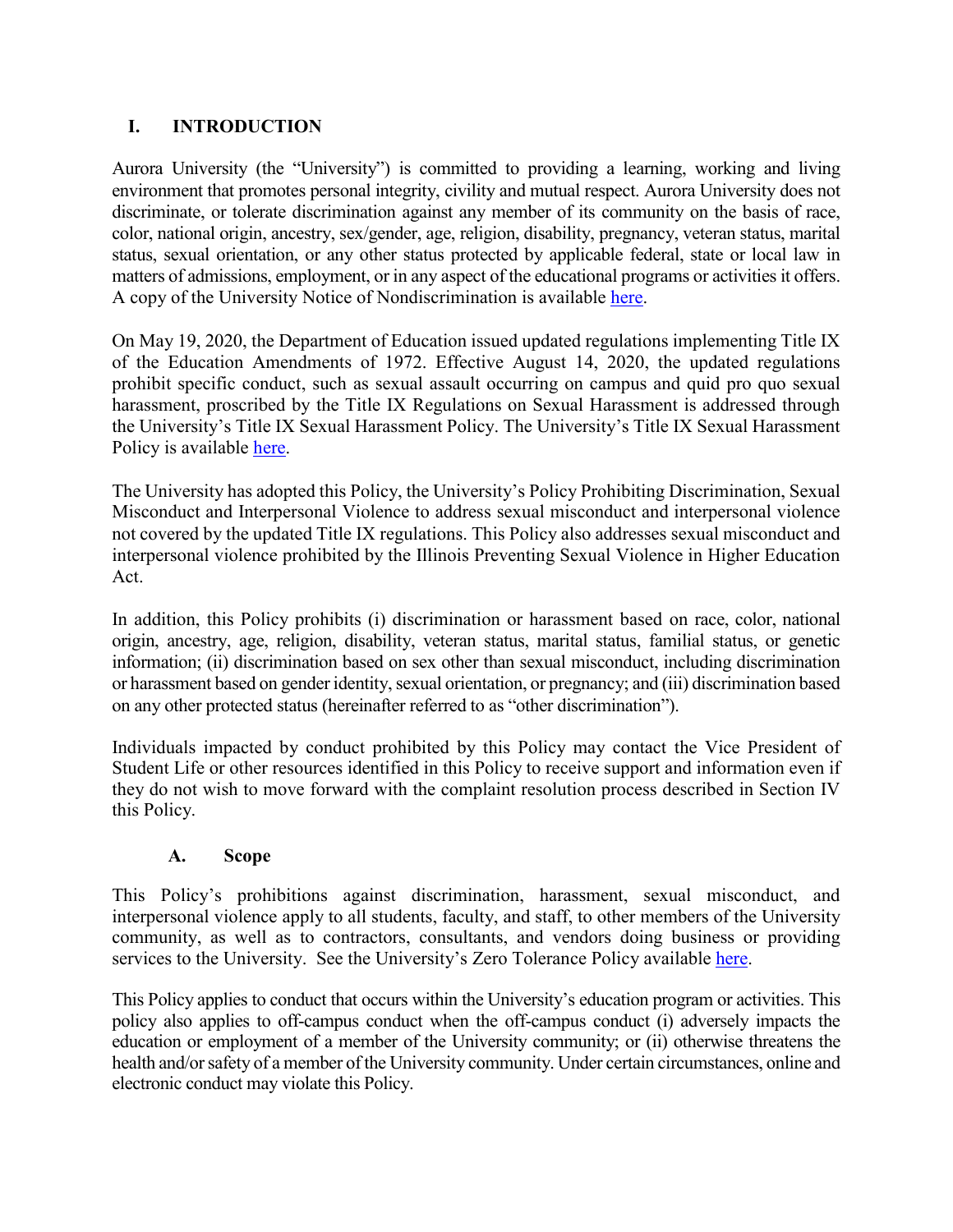### **B. Definitions**

<span id="page-4-0"></span>The following terms are used throughout this Policy:

- **1.** *Complainant:* Throughout this Policy, the "Complainant" is the party alleging conduct violating this Policy and to whom the conduct was directed. In certain circumstances, the University itself may constitute the Complainant.
- **2.** *Respondent:* Throughout this Policy, the "Respondent" is the party accused of violating this Policy.
- **3.** *Third-Party Reporter:* An individual who reports alleged conduct violating the Policy occurring between individuals other than the Third-Party Reporter.

# <span id="page-4-1"></span>**II. SEXUAL MISCONDUCT AND INTERPERSONAL VIOLENCE**

"Sexual misconduct," including sexual harassment, sexual assault, sexual violence, and sexual exploitation, is a form of sex discrimination and is prohibited by this Policy. "Interpersonal violence," including dating violence, domestic violence, and stalking, is also prohibited by this Policy.

# **A. Relationship to The Title IX Sexual Harassment Policy**

<span id="page-4-2"></span>Other language in this Policy notwithstanding, "Title IX Sexual Harassment," as defined in the Title IX Sexual Harassment Policy, will be governed by the Title IX Sexual Harassment Policy and should be addressed according to the processes stated therein. All other forms of sexual misconduct and interpersonal violence-based discrimination are governed by this Policy, including sexual harassment, as defined in this Policy, that does not constitute Title IX Sexual Harassment as defined in the Title IX Sexual Harassment Policy.

Conduct that is initially raised through a formal complaint under the Title IX Sexual Harassment Policy may be addressed under this Policy, in the University's discretion, when: (i) the Formal Complaint, or an allegation included in the Formal Complaint, has been dismissed under the Title IX Sexual Harassment Policy and the dismissed conduct may constitute a violation of this Policy; or (ii) conduct not addressed through a final determination of Formal Complaint under the Title IX Sexual Harassment Policy may constitute a violation of this Policy.

# **B. Responsible University Personnel**

<span id="page-4-3"></span>The University has designated the Assistant Vice President for Student Life/Title IX Coordinator as the University official responsible for implementing this Policy's prohibitions against sexual misconduct, and interpersonal violence. This includes the coordination of training, education, communications, and administration of grievance procedures. The Assistant Vice President for Student Life/Title IX Coordinator is also responsible for maintaining documentation of all reports of incidents of sexual harassment, sexual misconduct, and interpersonal violence, and for establishing a protocol for recordkeeping of such incidents. The Assistant Vice President for Student Life/Title IX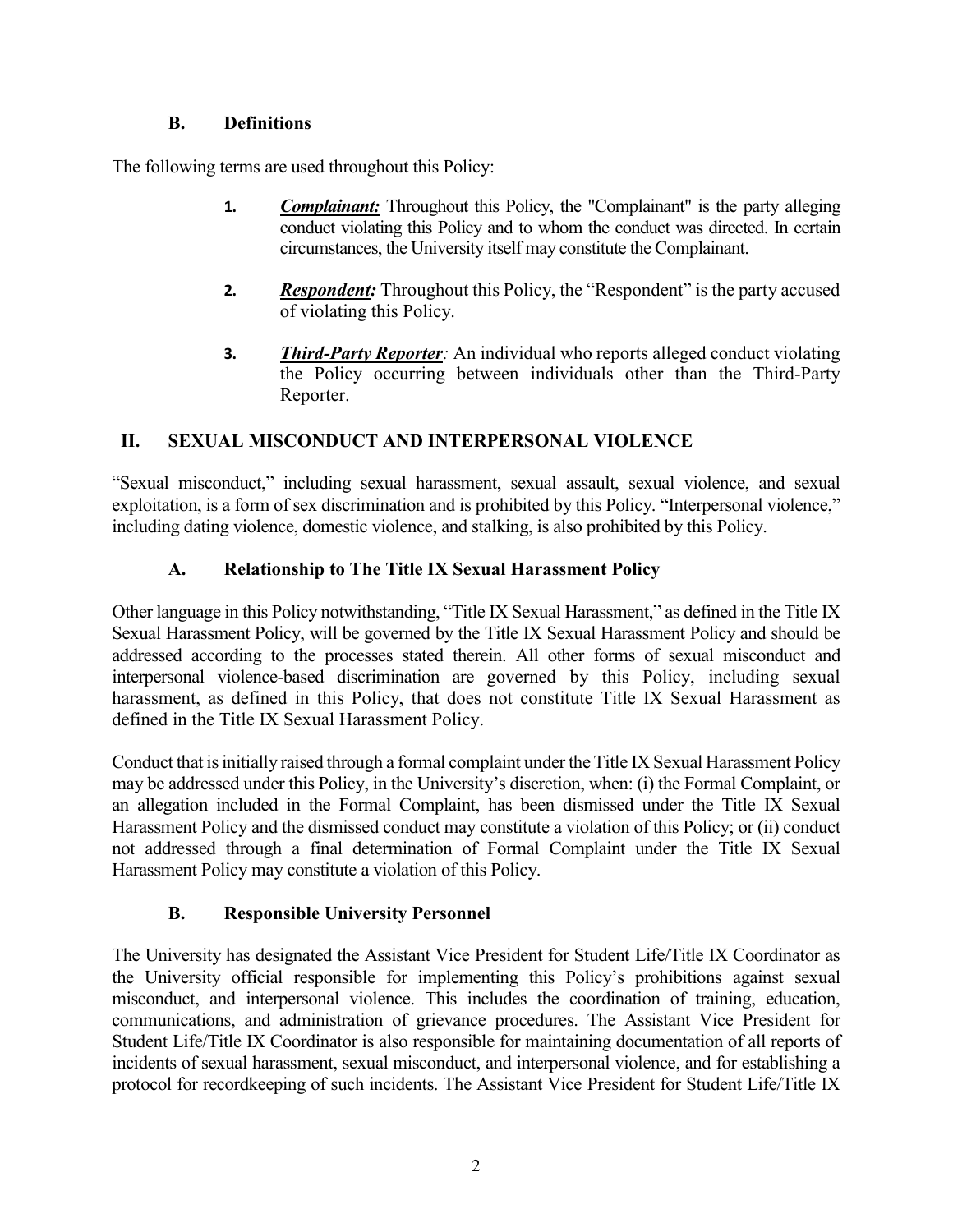Coordinator is available to meet with or talk to students, faculty, or staff regarding questions or issues relating to this Policy and sexual misconduct or interpersonal violence.

The name and contact information for the Assistant Vice President for Student Life/Title IX Coordinator is:

Ann Almasi-Bush, Assistant Vice President for Student Life/Title IX Coordinator Office location: Founders House 101 Phone: (630) 844-4578 [Email: aalmasibush@aurora.edu](mailto:Email:%20aalmasibush@aurora.edu) 

The following members of the University community have been designated to assist with the implementation and administration of this Policy's prohibitions against sexual misconduct or interpersonal violence. These individuals are trained to work with individuals who report or are accused of sexual misconduct, or interpersonal violence and have knowledge about on- and off-campus resources, services, and options—including the availability of supportive measures, as discussed below.

The Assistant Title IX Coordinators are also available to meet with or talk to students, faculty, or staff regarding questions or issues relating to sexual misconduct or interpersonal violence. Their contact information is below:

 Jessica Nunez, Behavioral Intervention Team Case Manager and Assistant Title IX Coordinator Office location: Wellness Center 107 Phone: (630) 844-7558 Email[: jnunez@aurora.edu](mailto:%20jnunez@aurora.edu) 

Jim Hamad, Assistant Vice President for Student Life/Athletic Director and Assistant Title IX Coordinator Office location: 247 Alumni Hall Phone: (630) 844-4910 Email: [jhamad@aurora.edu](mailto:jhamad@aurora.edu)

Dr. Kate Herrick, Vice President for Academics and Student Life GWC and Assistant Title IX Coordinator Office location: Meyer Hall Phone: (262) 245-8581 Email: kherrick@gwc.aurora.edu

Chris Smith, Director of Residence Life and Assistant Title IX Coordinator Office location: 105A Eckhart Hall Phone: (630) 844-6143 Email: [csmith@aurora.edu](mailto:csmith@aurora.edu)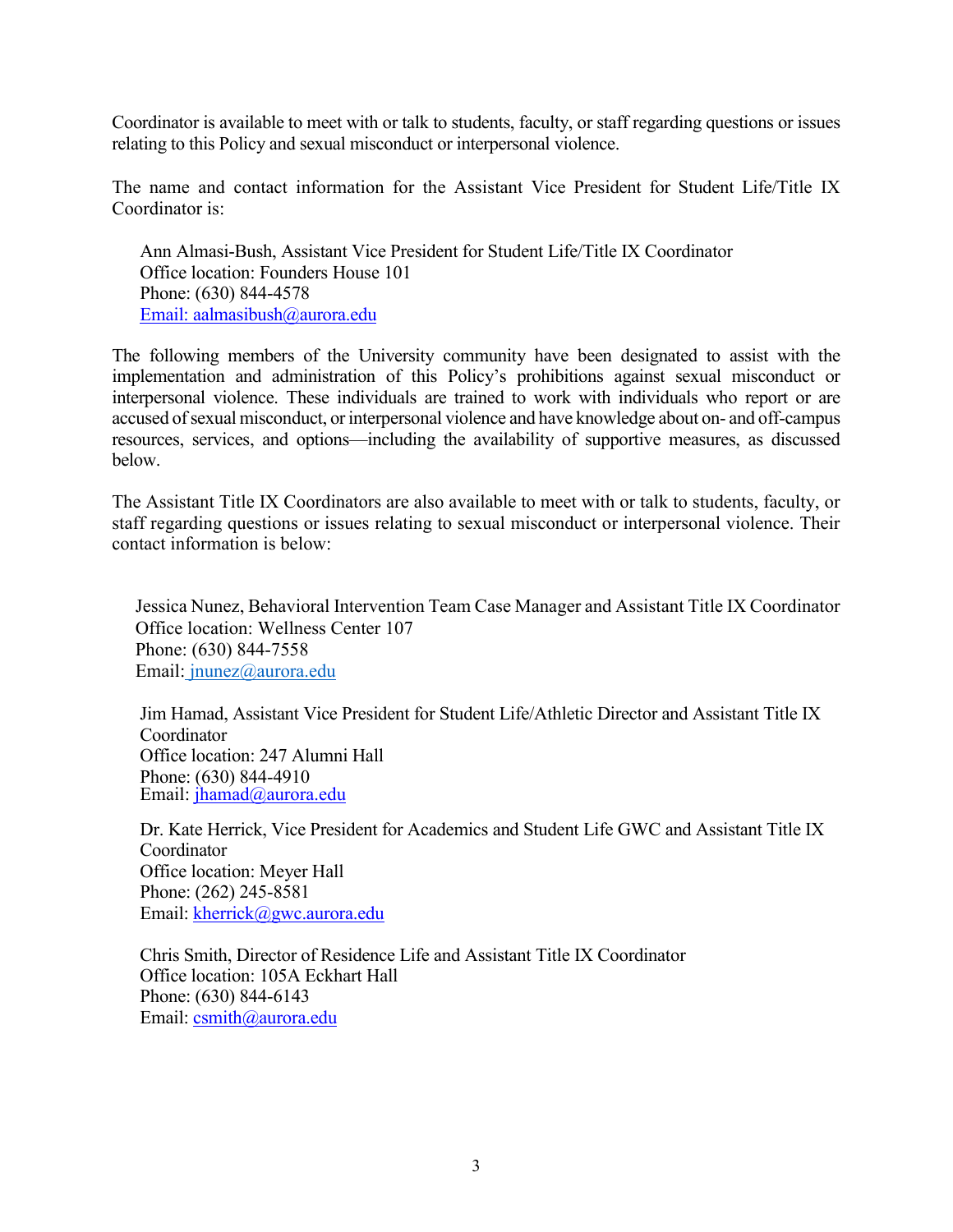Individuals may also contact the U.S. Department of Education's Office for Civil Rights or the Equal Employment Opportunity Commission for additional information.

U.S. Department of Education (Chicago Office) John C. Kluczynski Federal Building 230 S. Dearborn Street, 37th Floor Chicago, IL 60604 Phone: (312) 730-1560 Email: OCR.Chicago@ed.gov

U.S. Equal Employment Opportunity Commission John C. Kluczynski Federal Building (Chicago Office) 230 S. Dearborn Street Chicago, IL 60604 Telephone: (312) 872-9744

### **C. Prohibited**

<span id="page-6-0"></span>Discrimination based on sex other than sexual misconduct, including discrimination or harassment based on gender identity, sexual orientation, or pregnancy; and discrimination based on any other protected status.

#### <span id="page-6-1"></span>**D. Conduct**

The following conduct is prohibited under this Policy. The University's Title IX Sexual Harassment Policy, criminal laws, and other applicable state laws may use different definitions of these terms.

**1.** Sexual Misconduct

<span id="page-6-2"></span>The following offenses are considered Sexual Misconduct and are prohibited by this Policy.

a. *Sexual Harassment*: Sexual harassment is unwelcome communication or conduct of a sexual nature, including unwelcome sexual advances, requests for sexual favors, or verbal, nonverbal or physical conduct of a sexual nature where such conduct is sufficiently serious (i.e., severe, pervasive, or persistent) as to deny or limit a person's ability to participate in or benefit from the University's programs, services, opportunities, or activities.

In considering whether conduct is sufficiently severe or pervasive to constitute sexual harassment, the University considers the totality of the circumstances, including the context, nature, scope, frequency, duration, and location of incidents, as well as the relationships of the persons involved.

While sexual harassment as defined here encompasses a wide range of conduct, some examples of specifically prohibited conduct include, but are not limited to:

• Pressure for or forced sexual activity;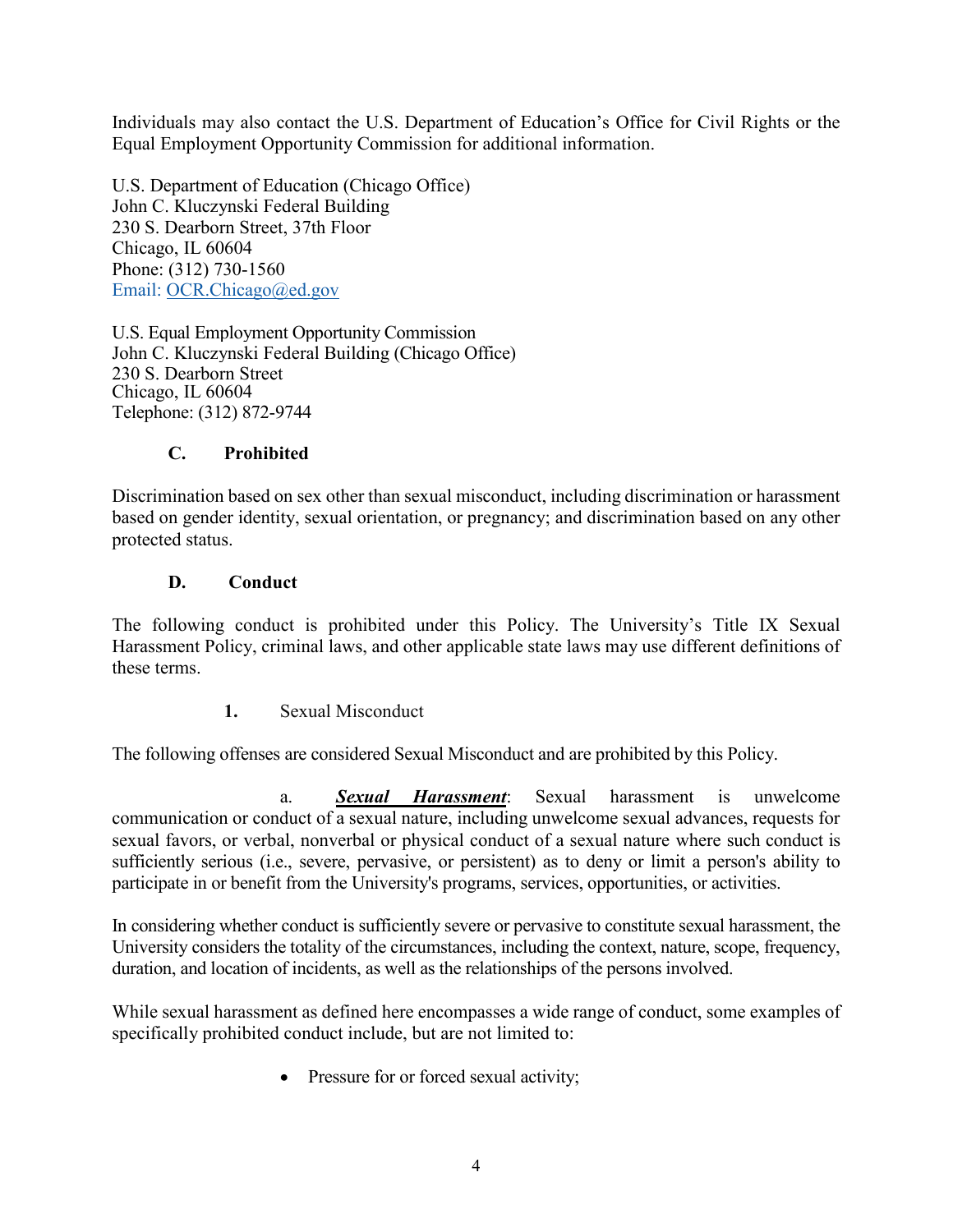- Unwelcome physical conduct that is sexual in nature such as touching, pinching, patting, grabbing, poking, kissing, hugging, massaging, or brushing against another individual's body;
- Offering or implying a job- or education-related reward (such as a pay increase, a favorable employment evaluation, a job promotion, a better grade, a letter of recommendation, favorable treatment in the classroom, assistance in obtaining employment, grants or fellowships, or admission to any educational program or activity) in exchange for sexual favors or submission to sexual conduct;
- Threatening or taking a negative employment or educational action (such as a reduction in pay, a negative employment evaluation, or a demotion, giving an unfair grade, withholding a letter of recommendation, or withholding assistance with any educational activity) or intentionally making the individual's job or academic work more difficult because sexual advances are rejected;
- Pressure for a dating, romantic, or intimate relationship;
- Sexual posters, photos, pictures cartoons or graffiti;
- Unwelcome sexual advances:
- Repeated propositions or requests for a sexual relationship to an individual who has previously indicated that such conduct is unwelcome;
- Sexual gestures, noises, remarks, jokes, humor, innuendo; and,
- Unwelcome and/or unnecessary questions, or comments about a person's body, sexuality or sexual experience.

b. *Sexual Assault*: Sexual assault is a particular type of sexual harassment that involves actual or attempted sexual contact with another person without that person's consent. Sexual assault may involve individuals who are known to one another or have an intimate and/or sexual relationship, or may involve individuals not known to one another. Sexual assault includes, but is not limited to:

- *Non-Consensual Sexual Penetration*: The penetration, no matter how slight, of the vagina or anus with any body part or object, or oral penetration by a sex organ of another person, without the consent of the victim or where the victim is incapable of giving consent. An "object" is anything used by the offender other than the offender's genitalia. Attempted Non-Consensual Sexual Penetration is included.
- *Non-Consensual Sexual Contact*: The touching of the private body parts of another person for the purpose of sexual gratification, without the consent of the victim, including instances where the victim is incapable of giving consent because of victim's age or because of victim's temporary or permanent mental incapacity.
- *Incest*: Non-forcible sexual intercourse between persons who are related to each other within the degrees wherein marriage is prohibited by law.
- *Statutory Rape*: Non-forcible sexual intercourse with a person who is under the statutory age of consent as prohibited by law.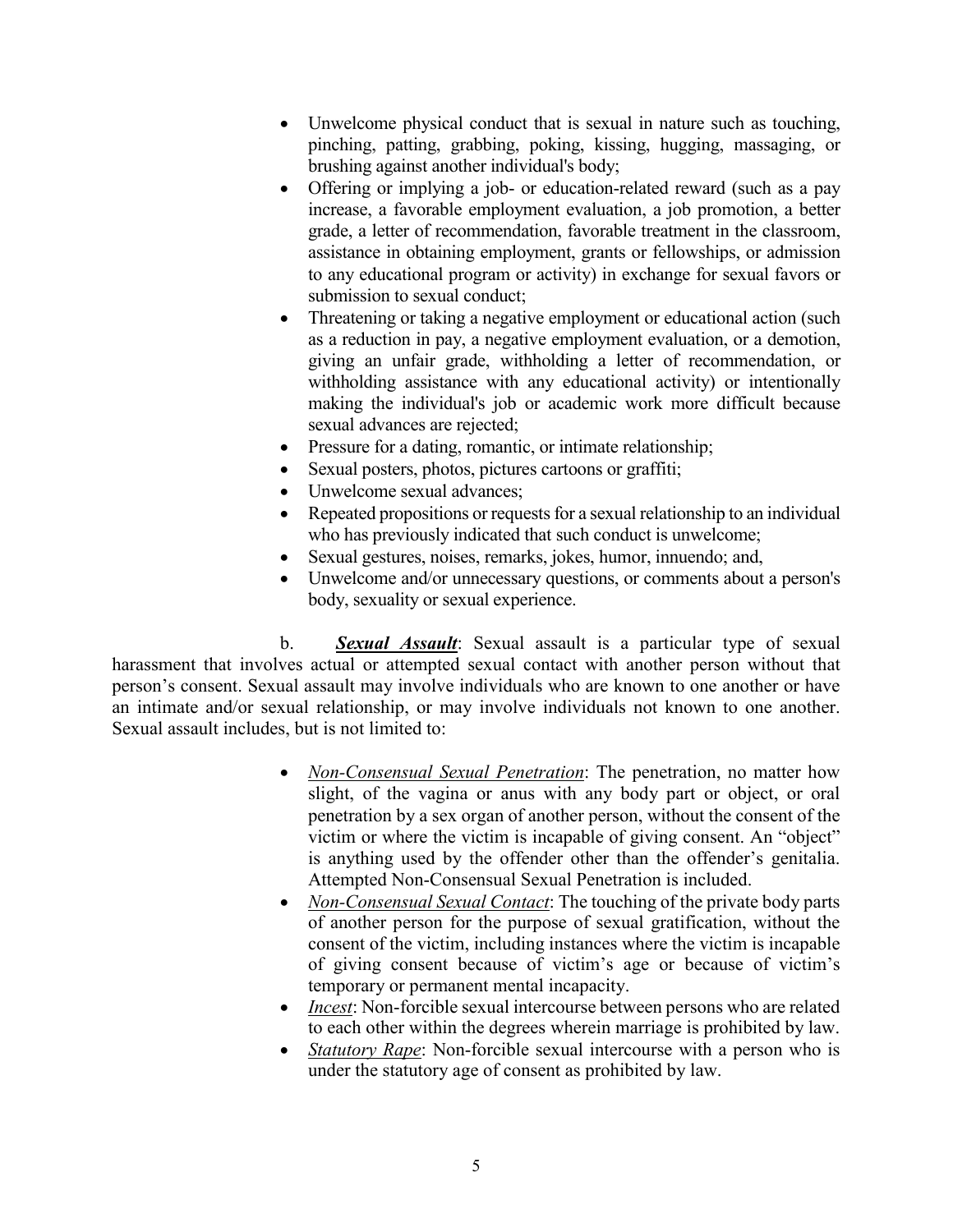c. *Sexual Exploitation*: Sexual exploitation occurs when a person takes non-consensual or abusive sexual advantage of another individual(s) for the person's own advantage or personal benefit, or to benefit or advantage anyone other than the one being exploited, and that behavior does not otherwise constitute one of the other sexual misconduct offenses in this Policy. Some possible examples of sexual exploitation include, but are not limited to:

- Prostituting another person;
- Non-consensual video or audiotaping of sexual activity;
- Going beyond the boundaries of consent (such as letting your friends hide in the closet to watch you having consensual sex);
- Engaging in voyeurism;
- Knowingly transmitting an STD or HIV to another; and,
- Threatening to send, or the act of sending nude or incriminating photos to others regardless of whether they were originally obtained with consent.

### **2. Interpersonal Violence**

<span id="page-8-0"></span>Interpersonal violence means physical abuse, harassment, intimidation, interference with personal liberty, or willful deprivation of one person upon another person. Interpersonal violence includes:

a. *Domestic Violence*: Domestic violence is felony or misdemeanor crimes of violence committed by a current or former spouse or intimate partner of the victim, by a person with whom the victim shares a child in common, by a person who is cohabitating with or has cohabitated with the victim as a spouse or intimate partner, by a person similarly situated to a spouse of the victim under the domestic or family violence laws or by any other person against an adult or youth victim who is protected from that person's acts under the domestic or family violence laws.

- b. *Dating Violence*: Dating violence committed by a person:
	- Who is or has been in a social relationship of a romantic or intimate nature with the victim;
	- Where the existence of such a relationship will be determined based on a consideration of the following factors:
		- o The length of the relationship;
		- o The type of relationship; and
		- o The frequency of interaction between the persons involved in the relationship.

c. *Stalking*: Stalking means engaging in a course of conduct directed at a specific person that would cause a reasonable person to fear for her, his, or others' safety, or to suffer substantial emotional distress. For the purposes of these definition:

> • "*Course of conduct*" means two or more acts, including, but not limited to, acts in which the stalker directly, indirectly, or through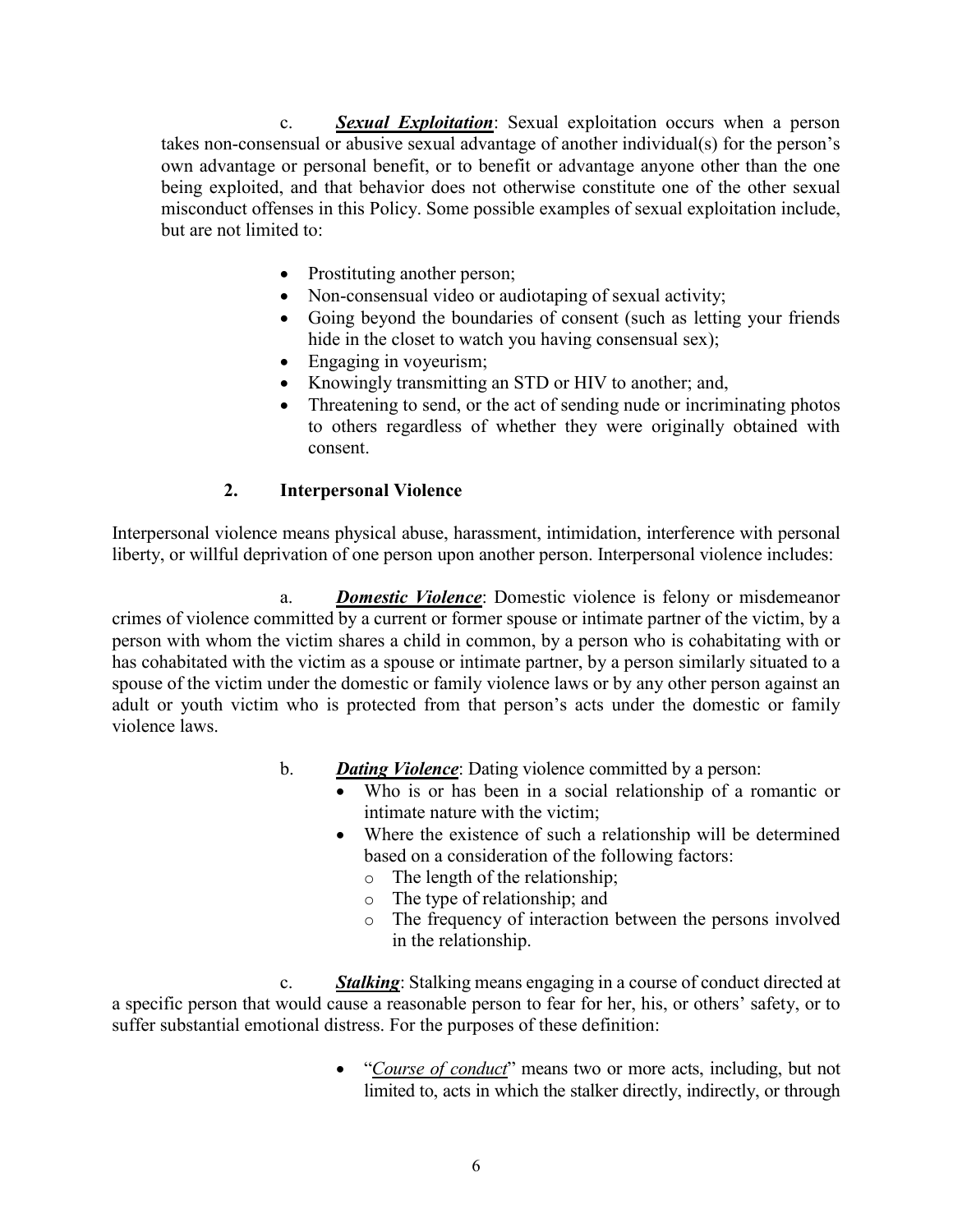third-parties, by any action, method, device or means, follows, monitors, observes, surveils, threatens, or communicates to or about a person, or interferes with a person's property;

- "*Reasonable person*" means a reasonable person under similar circumstances and with similar identities to the victim; and
- "*Substantial emotional distress*" means significant mental suffering or anguish that may, but does not necessarily, require medical or other professional treatment or counseling.

Examples of stalking behavior include: following a person, conducting surveillance of the person, appearing at the person's home, work or school, making unwanted phone calls, sending unwanted emails or text messages, leaving objects for the person, vandalizing the person's property, or injuring a pet.

# <span id="page-9-0"></span>**E. Additional Definitions**

### **1.** *Consent*:

- Consent is informed, freely and actively given agreement to sexual activity and requires clear communication between all persons involved in a sexual encounter. It is the responsibility of the initiator of sexual contact to make sure they understand fully what the person with whom they are involved wants and does not want sexually.
- Consent is active, not passive. Consent can be communicated verbally or by actions. But in whatever way consent is communicated, it must be mutually understandable.
- Consent cannot be inferred from silence, lack of verbal or physical resistance, or submission resulting from the use or threat of force.
- Consent cannot be inferred from a person's manner of dress.
- Consent to one form of sexual activity does not constitute consent to other forms of sexual activity.
- Previous relationships or consent to past sexual activity does not constitute consent to future sexual acts.
- Consent to engage in sexual activity with one person does not constitute consent to engage in sexual activity with another.
- Consent cannot be procured by use of physical force, compelling threats, intimidating behavior, or coercion. Coercion is unreasonable pressure for sexual activity. Coercive behavior includes, but is not limited to:
	- o Repeated or continued pressure by the sexual aggressor in an effort to engage in sexual contact with the individual.
	- o Making repeated threats of harm if the individual does not want to participate in sexual contact.
	- o Making the individual feel as if sexual contact is owed to the sexual aggressor.
	- o Using manipulative comments to try to pressure the individual to engage in sexual contact.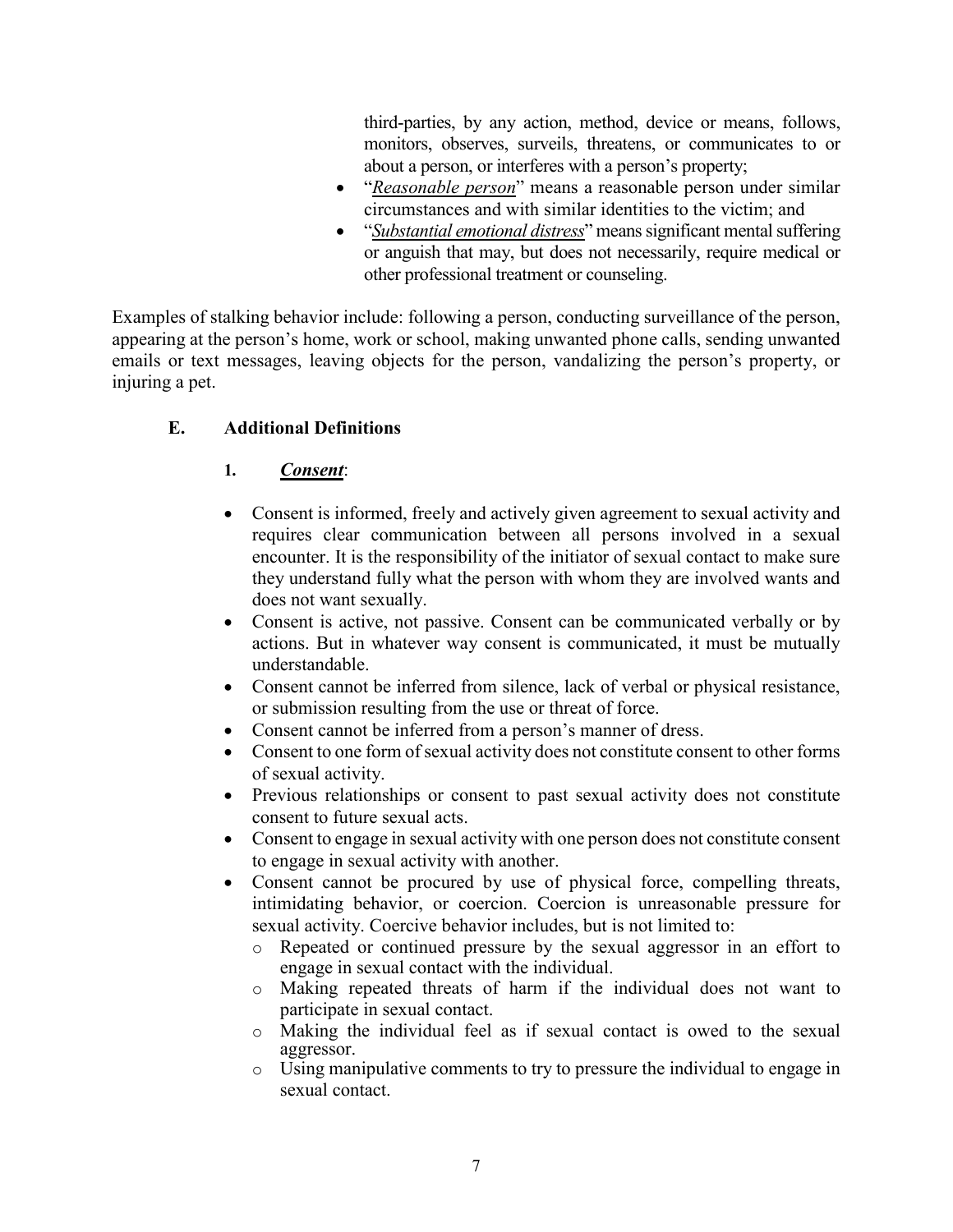- $\circ$  Providing the individual with alcohol and/or drugs in an effort to decrease their inhibitions and decision-making capacity.
- Consent can be withdrawn at any time.
- A person cannot consent to sexual activity if that person is unable to understand the nature of the activity or give knowing consent due to circumstances, including without limitation the following:
	- o The individual is incapacitated due to drug or alcohol consumption, either voluntarily or involuntarily;
	- o The individual is unconscious, asleep, or otherwise unaware that sexual activity is occurring;
	- o The individual is underage as prohibited by law; or
	- o The individual cannot provide consent due to a mental disability or impairment.

The standard measure is whether a reasonable person should have known that consent had not been or could not be given.

**2.** *Incapacitation*: Incapacitation is a state where one cannot make a rational, reasonable decision to engage in sexual activity because they lack the ability to understand the fact, nature, or extent of the act (e.g., to understand the "who, what, when, where, why or how" of their sexual interaction), and/or is physically helpless. For example, an individual is incapacitated, and therefore unable to give consent, if the individual is asleep, unconscious, or otherwise unaware that sexual activity is occurring. An individual will also be considered incapacitated if the person cannot understand the nature of the activity or communicate due to a mental or physical condition. Some indicators of incapacitation may include, but are not limited to, lack of control over physical movements, lack of awareness of circumstances or surroundings, or the inability to communicate for any reason.

- Where alcohol or other drugs are involved, one does not have to be intoxicated or drunk to be considered incapacitated. The impact of alcohol and drugs varies from person to person, and evaluating incapacitation requires an assessment of how the consumption of alcohol and/or drugs impacts an individual's decisionmaking capacity, awareness of consequences and ability to make informed judgments, or capacity to appreciate the nature of the act. Whether a Respondent reasonably should have known that a Complainant was incapacitated will be evaluated using an objective reasonable person standard. The question is whether the Respondent knew, or a sober, reasonable person in the position of the Respondent, knew or should have known, that the Complainant was incapacitated.
- An individual may experience a blackout state in which they appear to be giving consent, but do not actually have conscious awareness or the ability to consent. It is especially important, therefore, that anyone engaging in sexual activity be aware of the other person's level of intoxication or impairment.
- In general, sexual activity while under the influence of alcohol or other drugs poses a risk to all parties. If there is any doubt as to the level or extent of the other individual's intoxication, it is safest to forgo or cease any sexual contact or activity.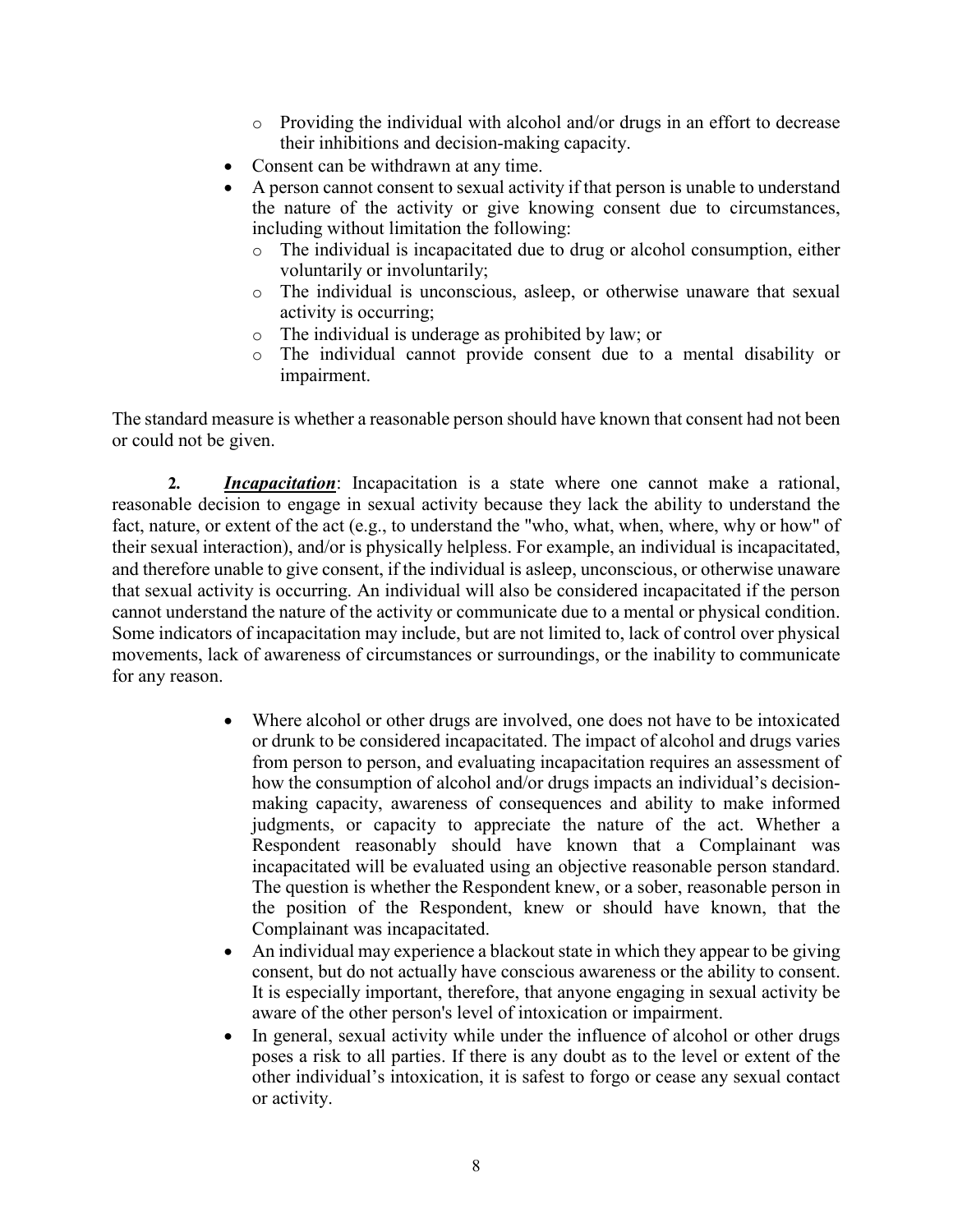The standard measure is whether a reasonable person should have known that consent had not been or could not be given.

# **F. Prohibition Against Retaliation**

<span id="page-11-1"></span><span id="page-11-0"></span>*See* Section IV for information regarding the University's prohibition against retaliation.

# **G. Institutional Crime Reporting**

*The Jeanne Clery Disclosure of Campus Security Policy and Campus Crime Statistics Act* (the "Clery Act") requires institutions of higher education to compile and publish statistics on certain criminal offenses including sexual assault, domestic and dating violence and stalking that occur on or adjacent to school properties. Although the University strongly encourages everyone to report any crime that occurs on or around campus, the Clery Act requires certain crimes reported to a Campus Security Authority (CSA) be included in those annual statistics. Specifically, the Clery Act defines a Campus Security Authority as:

- A campus police or security department;
- Any individual or individuals who have responsibility for campus security but who do not constitute a campus police or security department . . . such as an individual who is responsible for monitoring entrance into institutional property;
- Any individual or organization specified in an institution's statement of campus security policy as an individual or organization to which students and employees should report criminal offenses; or
- An official of an institution who has significant responsibility for student and campus activities, including, but not limited to, student housing, student discipline, and campus judicial proceedings.

All crimes reported and documented under the Clery Act will be recorded in an anonymous manner that neither identifies the specifics of the crime or the identity of the Complainant. The University is also obligated to issue timely warnings of Clery Act crimes occurring within relevant geography that represent a serious or continuing threat to students and employees (subject to exceptions when the warning could potentially compromise law enforcement efforts or identify the victim/survivor). A Complainant under this Policy will never be identified in a timely warning.

# **H. Mandatory Reporting of Child Abuse, Child Sexual Abuse and Child Neglect**

<span id="page-11-2"></span>All University employees<sup>[1](#page-11-3)</sup> are mandated reporters under state law. Mandated reporters are required to immediately report to state authorities suspected child abuse and/or neglect when a child known to them in their professional or official capacity may be an abused or neglected child.

There is *no* option for confidentiality in the case of suspected child abuse, child sexual abuse and/or child neglect. In other words, all mandated reporters with reasonable cause to believe that a child

<span id="page-11-3"></span><sup>&</sup>lt;sup>1</sup> University volunteers having regular contact with minors are also Mandated Reporters.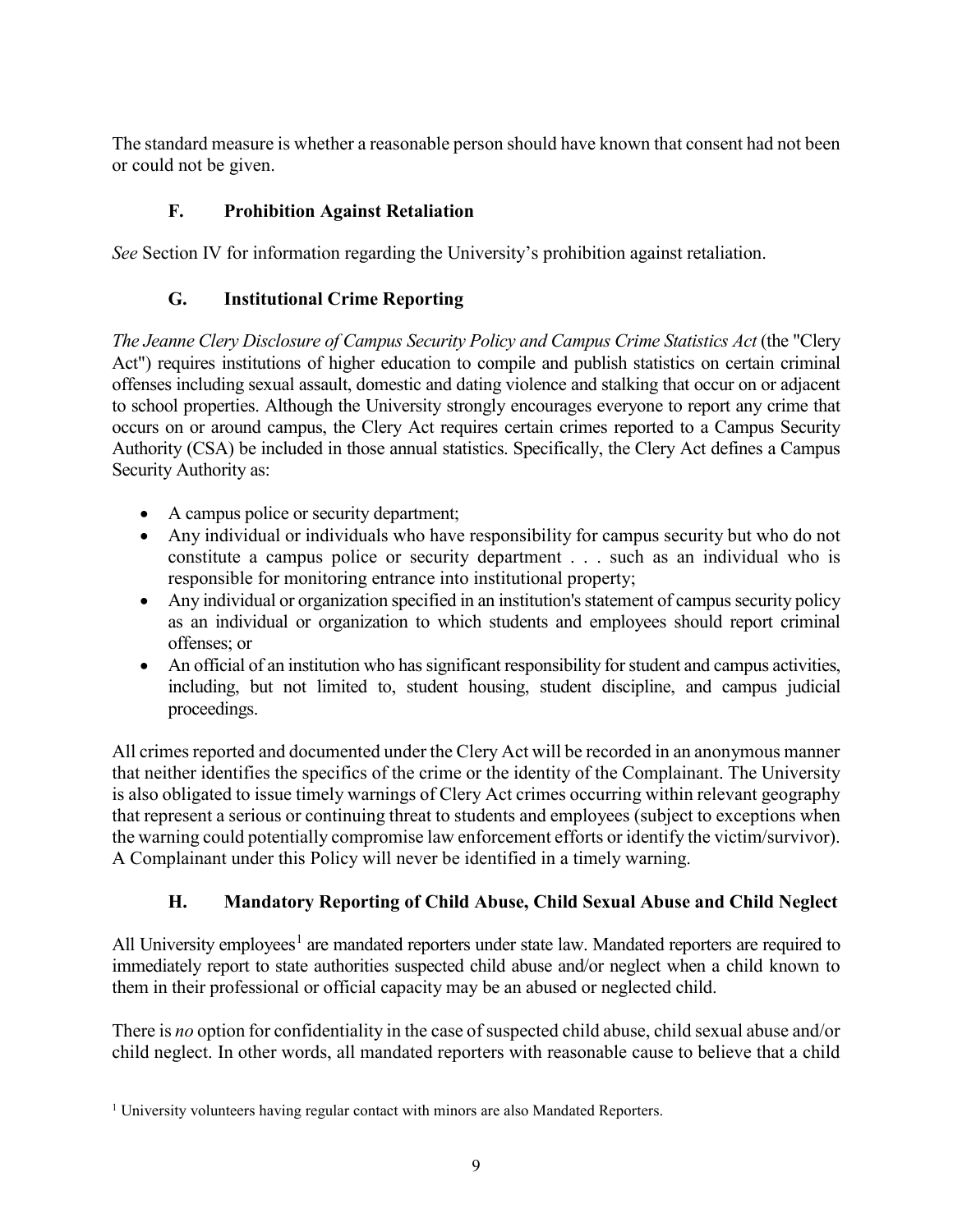known to them in their professional capacities may be abused, sexually abused or neglected are required to contact DCFS. Mandated reporters must also notify the Title IX Coordinator that a DCFS report has been made.

The University's Policy for Mandatory Reporting of Child Abuse, Child Sexual Abuse, and Child Neglect is available [here.](https://aurora.edu/documents/policies/mandated-reporter-policy.docx)

# **I. Reporting Options and Available Resources**

<span id="page-12-0"></span>There are various reporting options and resources available to the University community for individuals who wish to make a complaint or report of sexual misconduct or interpersonal violence under this Policy. The University encourages its community members to report such conduct to one or more of the individuals or agencies identified below.

If you are in immediate danger, **call 911 for your local authorities**. See "Reporting to Law Enforcement" below for more information on reporting to law enforcement.

# **1. Reporting to the University**

<span id="page-12-1"></span>The University strongly encourages individuals, including third-party bystanders, to report incidents of sexual misconduct or interpersonal violence prohibited by this Policy to the Title IX Coordinator or an Assistant Title IX Coordinator.

The University will promptly and equitably investigate all suspected or alleged violations of this Policy. Although there is no specific time limit for reporting a suspected violation of this Policy, an individual who may have been subjected to conduct that violates this Policy is encouraged to contact an appropriate official as soon as possible after the alleged or suspected violation to discuss the available options for proceeding. Prompt reporting is strongly encouraged as it becomes more difficult to compile information relating to a grievance as the time increases between the alleged or suspected incident(s) and the report of the incident(s).

Incidents of sexual misconduct or interpersonal violence may be reported to:

- **Title IX Coordinator**  Ann Almasi-Bush Founders House room 101 Phone: (630) 844-4578 Email: [aalmasibush@aurora.edu](mailto:aalmasibush@aurora.edu)
- **Assistant Title IX Coordinators** Jessica Nunez, Behavioral Intervention Team Case Manager and Assistant Title IX Coordinator Office location: Wellness Center 107 Phone: (630) 844-7558 Email[: jnunez@aurora.edu](mailto:%20jnunez@aurora.edu)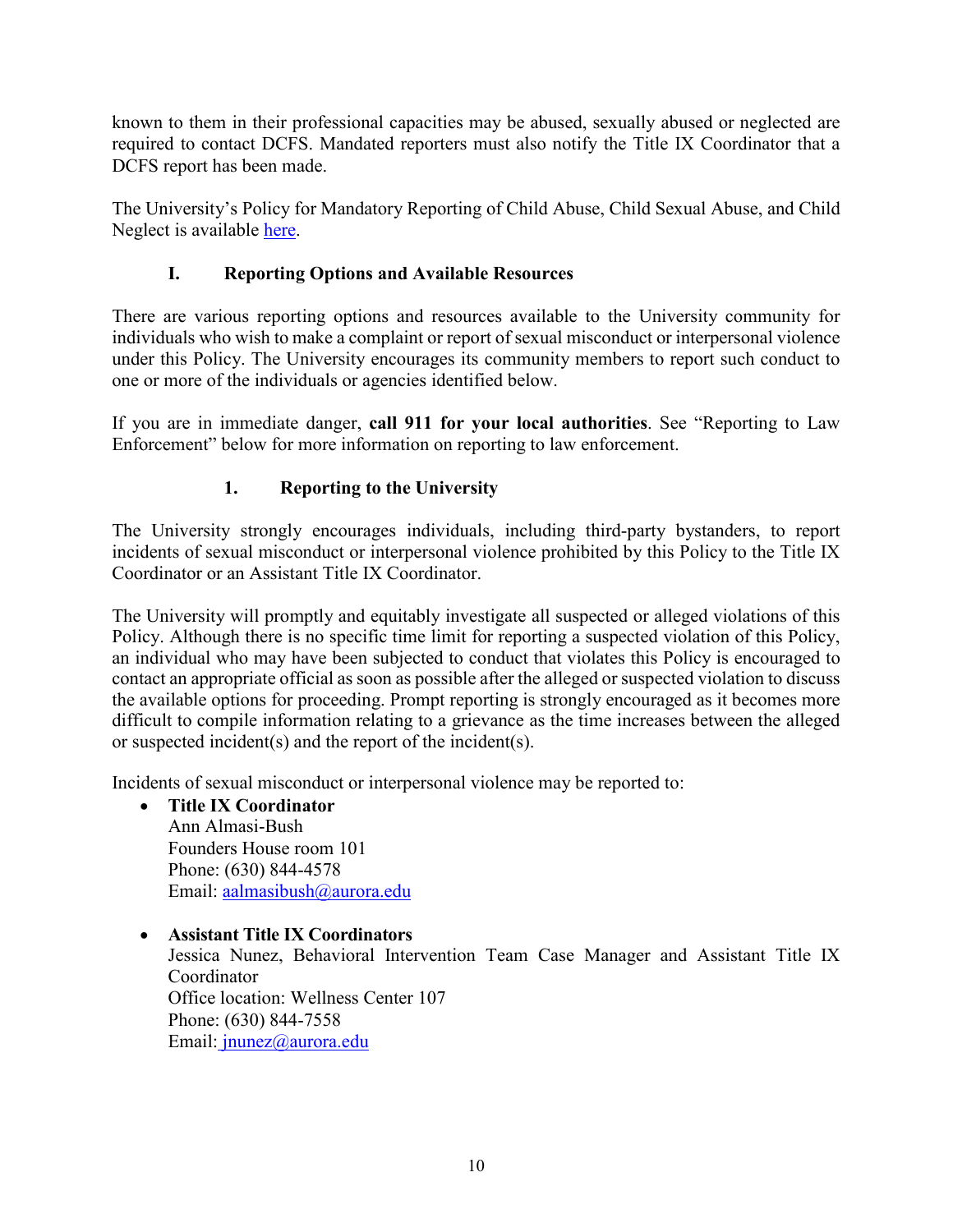Jim Hamad, Assistant Vice President for Student Life/Athletic Director and Assistant Title IX Coordinator Office location: 247 Alumni Hall Phone: (630) 844-4910 Email: jhamad@aurora.edu

Dr. Kate Herrick, Vice President for Academics and Student Life GWC and Assistant Title IX Coordinator Office location: Meyer Hall Phone: (262) 245-8581 Email: kherrick@gwc.aurora.edu

Chris Smith, Director of Residence Life and Assistant Title IX Coordinator Office location: 105A Eckhart Hall Phone: (630) 844-6143 Email: [csmith@aurora.edu](mailto:csmith@aurora.edu) 

### • **Reporting Officials**

In addition to reporting to the Title IX Coordinator or an Assistant Title IX Coordinator, any person may report sexual misconduct or interpersonal violence to any University employee with managerial authority over other employees, including members of senior staff, deans, department heads, unit supervisors, and other managers (collectively "Reporting Officials") who must promptly forward such report to the Title IX Coordinator.

All other University employees, except for those identified in the Confidential Resources section below, are encouraged, but are not required to, forward reports of sexual misconduct or interpersonal violence to the Title IX Coordinator.

#### • **Aurora University Department of Campus Public Safety** 1408 Southlawn Place, Aurora, IL 60506 (630) 844-5450 (emergency) (630) 844-6140 (non-emergency) [cpsafety@aurora.edu](mailto:cpsafety@aurora.edu)

• **The Employee Assistance Program** (800) 272-7255) (For employees)

**Reports may be submitted to the Title IX Coordinator, Assistant Coordinators, Reporting Officials, or Campus Public Safety in person, in writing, including by electronic mail and may be submitted by complainants, third parties, witnesses, or bystanders.** 

#### **2. Anonymous and Electronic Reporting**

<span id="page-13-0"></span>Electronic reports can be submitted via the University Sexual Misconduct webpage at [https://aurora.edu/sexual-misconduct.](https://aurora.edu/sexual-misconduct) A report made through the University's Sexual Misconduct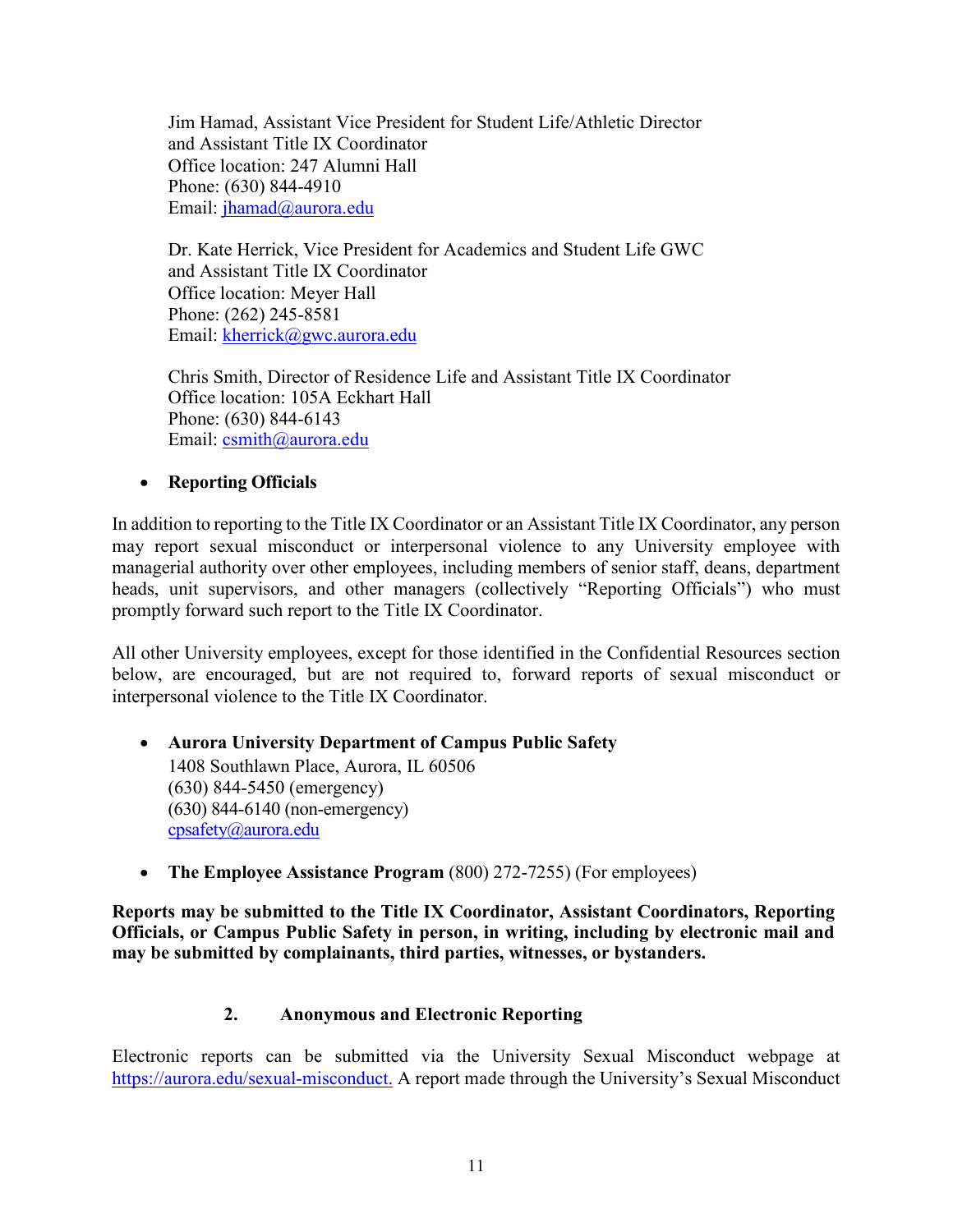webpage can be submitted anonymously. Upon filing an electronic report, the electronic reporter (if not anonymous) will receive an electronic response within 12 hours.

#### **a. Privacy of Reports**

The privacy of all parties involved in complaints or reports of sexual misconduct or interpersonal violence prohibited by this Policy will be respected to the extent permitted under relevant law. Information related to a complaint or report of a violation of this Policy will be shared only with those University employees who need to know to assist in the investigation and/or resolution of the matter pursuant to the University's investigation and resolution procedures for this Policy. *See* Section IV of this Policy.

All University employees who are involved in the review, investigation or resolution of sexual harassment, sexual misconduct, and interpersonal violence complaints will receive specific training regarding the safeguarding of private information.

### **b. Information Regarding the Rights of the Parties**

Upon receiving a report of an incident of sexual misconduct or interpersonal violence prohibited under this Policy, the University will provide the Complainant and Respondent a written document (separate from this Policy) listing, in plain, concise language, the Complainant's available rights, options and resources, as well as a copy of this Policy which contains the University's Sexual Misconduct and Interpersonal Violence investigation and resolution procedures.

#### **c. Requests for Confidentiality**

In some cases, an individual may disclose an incident of sexual misconduct or interpersonal violence to a non-confidential source but wish to maintain confidentiality or request that no investigation into a particular incident be pursued or no disciplinary action be taken. To the extent permitted by law, the confidentiality of all parties involved in the resolution of alleged or suspected violations of this Policy will be observed, provided that it does not interfere with the University's ability to conduct an investigation and take any corrective action deemed appropriate by the University. Consistent with the University's obligations under the Clery Act and VAWA, identifying information regarding reporting parties will not be included in any Timely Warnings or other publicly-available records.

The determination of whether a request for confidentiality can be honored is made by the Title IX Coordinator. All Reporting Officials *must* report alleged or suspected violations of this Policy to the Title IX Coordinator and should inform any Complainant requesting confidentiality of their obligation to do so. The Title IX Coordinator must balance such requests for confidentiality along with the obligation to provide a safe and nondiscriminatory environment for all members of the campus community, including the individual who has experienced the alleged misconduct.

When weighing an individual's request for confidentiality or that no investigation or discipline be pursued, the Title IX Coordinator will consider the seriousness of the alleged conduct and the risk to the community's safety; the Complainant's age; whether there have been other harassment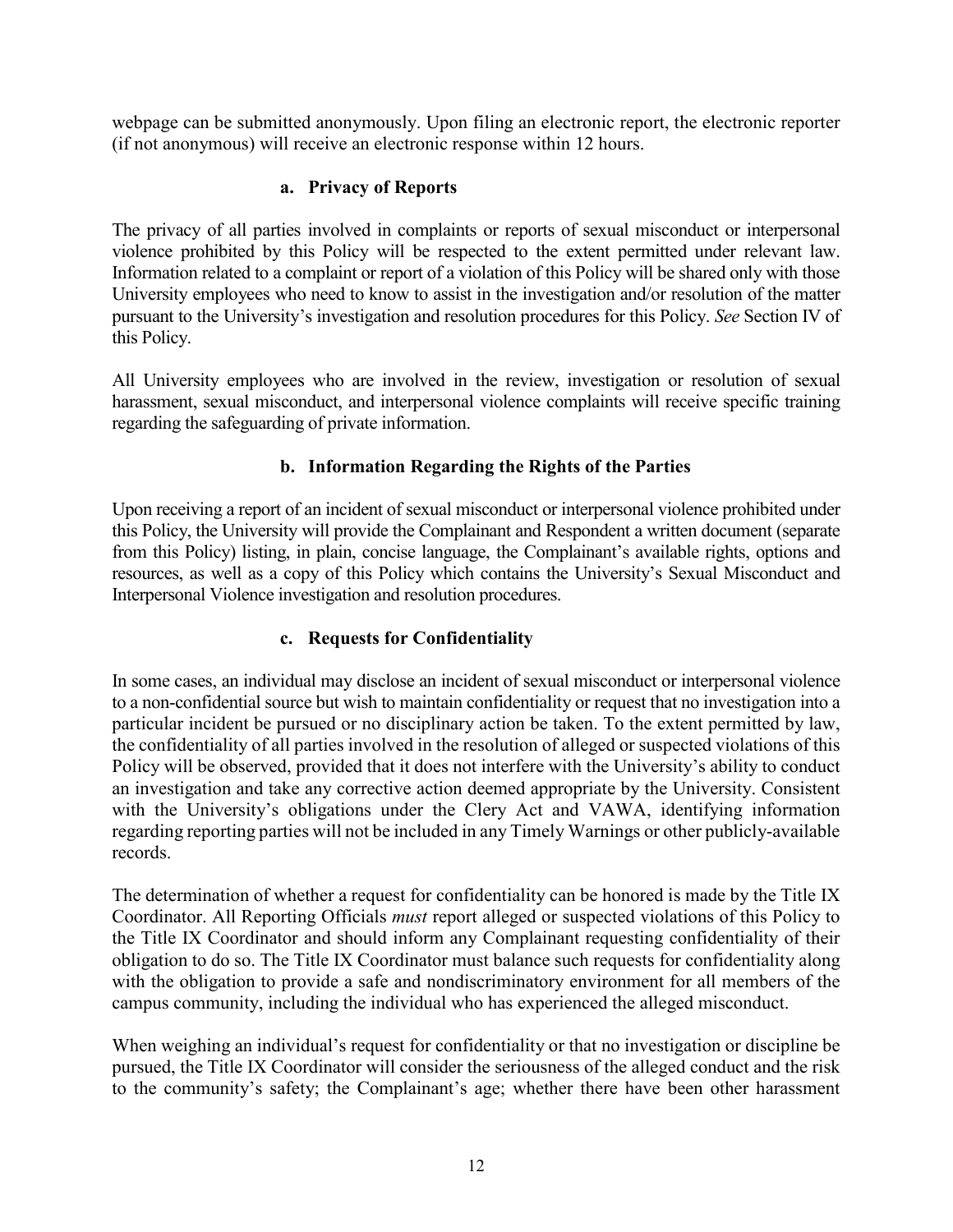grievances against the same individual; whether the alleged incident is isolated or part of a pattern of conduct; and the Complainant's rights for notification under federal and state law. The Title IX Coordinator or designee will also consider other relevant information, including but not limited to:

- The Respondent threatened further sexual misconduct or other violence against the Complainant or others;
- The alleged sexual misconduct or interpersonal violence was committed by multiple accused individuals;
- The alleged sexual misconduct or interpersonal violence was perpetrated with a weapon;
- The alleged sexual misconduct or interpersonal violence was committed against a minor; and/or,
- The report reveals a pattern of perpetration (e.g., via illicit use of drugs or alcohol) at a given location or by a particular group;
- Any available information indicating that the Respondent has history of sexual misconduct or interpersonal violence.

Although rare, there are times when the University may not be able to honor an individual's request for confidentiality in order to provide a safe and nondiscriminatory environment. If the Title IX Coordinator determines that it cannot honor the request for confidentiality, or the University cannot abide by the Complainant's requests, it will inform that party prior to initiating any investigation and will, to the extent possible, only share information with those responsible for handling the University's response. Further, the University will not disclose the identity of either party except as necessary to resolve the complaint or to implement interim protective measures and accommodations or when provided by State or federal law.

If a Complainant's request for confidentiality limits the University's ability to investigate a matter, the University will still take any steps it deems necessary to limit the effects of the alleged or suspected sexual misconduct or interpersonal violence and prevent its recurrence. For example, the University might provide training and education, adjust policies, conduct climate surveys, or provide increased security at a given location.

Complainants also have the option to, or not to, notify and seek assistance from law enforcement authorities. Complainants are also free to explore whether they might be able to obtain a judicial nocontact order, restraining order, or protective order, or similar lawful order issued by a criminal, civil or tribal court or by the University. The Title IX Coordinator is available to assist individuals who have further questions about these issues.

# **J. Confidential Advisors and Resources**

<span id="page-15-0"></span>Individuals wishing to obtain confidential assistance without making a report of sexual misconduct or interpersonal violence to the University may do so by speaking with any of the following Confidential Advisors or resources. These resources are available whether or not a Complainant chooses to report an incident to the University or to law enforcement or participate in the University's investigation and resolution procedures or in the legal or criminal process with regard to any such report.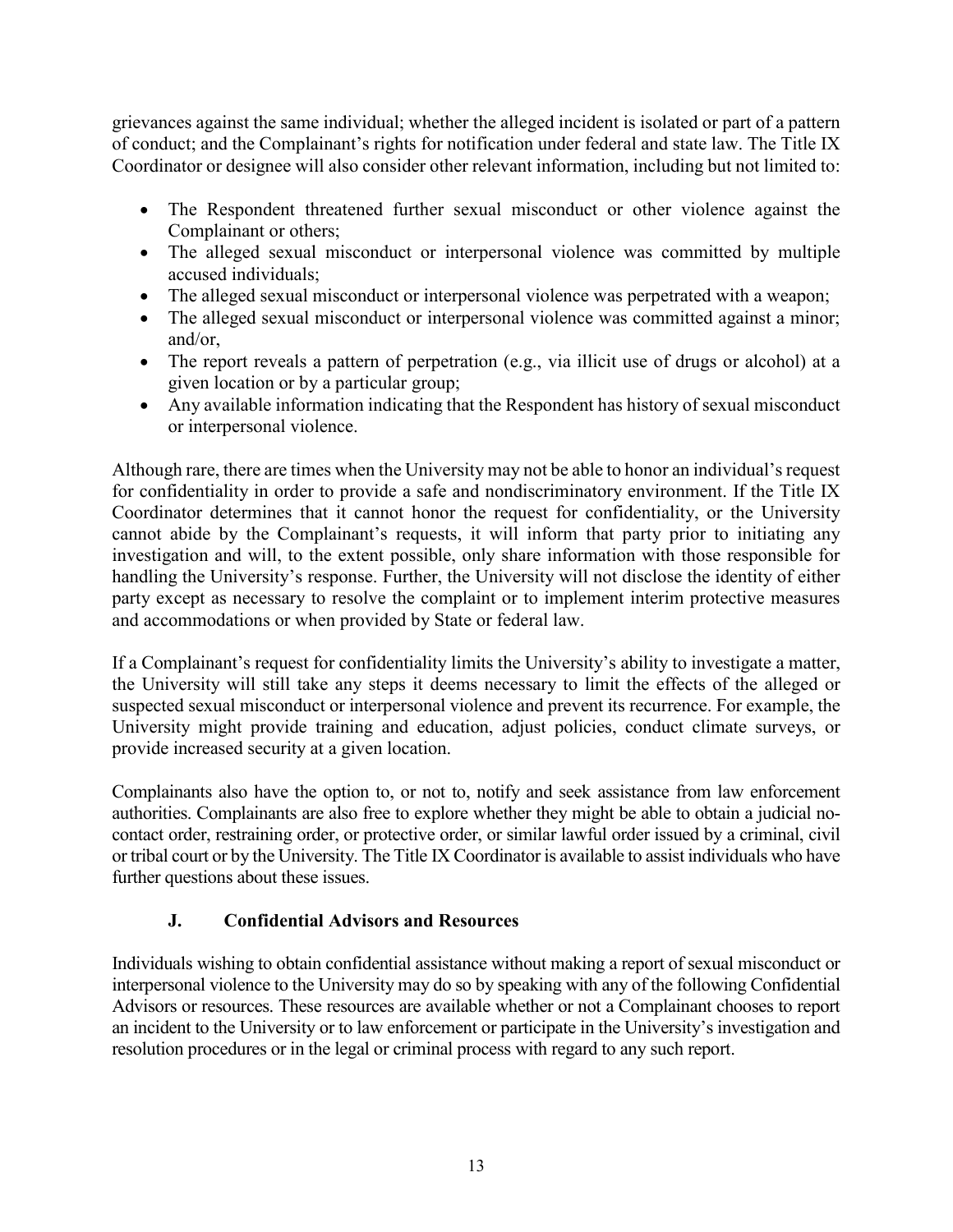These resources are available to both parties. They can help explain the parties' rights and options under this Policy, assist the parties in obtaining support and navigating the University's reporting, investigation, and resolution process, and provide ongoing support as needed.

<span id="page-16-0"></span>Disclosures to these trained Confidential Advisors or resources *will not* trigger the University's investigation into an incident.

# **1. Confidential Advisors**

Aurora University has entered into an agreement with Mutual Ground to provide Confidential Advisor services to Aurora University students seeking to make a confidential report or otherwise access confidential assistance. Representatives of Mutual Ground are trained and available to discuss incidents of sexual misconduct or interpersonal violence in confidence. In addition to providing confidential counseling, Confidential Advisors also provide emergency and ongoing support to individuals who have been affected by sexual misconduct or interpersonal violence, including:

- The provision of information regarding the individual's reporting options and possible outcomes, including without limitation, reporting to the University pursuant to this Policy and notifying local law enforcement;
- The provision of resources and services, including, but not limited to, services available on campus and through community-based resources, such as, sexual assault crisis centers, medical treatment facilities, counseling services, legal resources, medical forensic services and mental health services;
- The provision of information regarding orders of protection, no contact orders or similar lawful orders issued by the University or a criminal or civil court;
- An explanation of the individual's right to have privileged, confidential communications with the confidential advisor consistent with state and federal law;
- Assistance in contacting campus officials, community-based sexual assault crisis centers and/or local law enforcement upon requested; and/or
- Assistance with securing interim protective measures and accommodations upon request.

Contact information for confidential advisors is as follows:

Mutual Ground 418 Oak Avenue Aurora, IL 60506 [mutualground.org](http://mutualground.org/) Sexual Assault 24-Hour Hotline: (630) 897-8383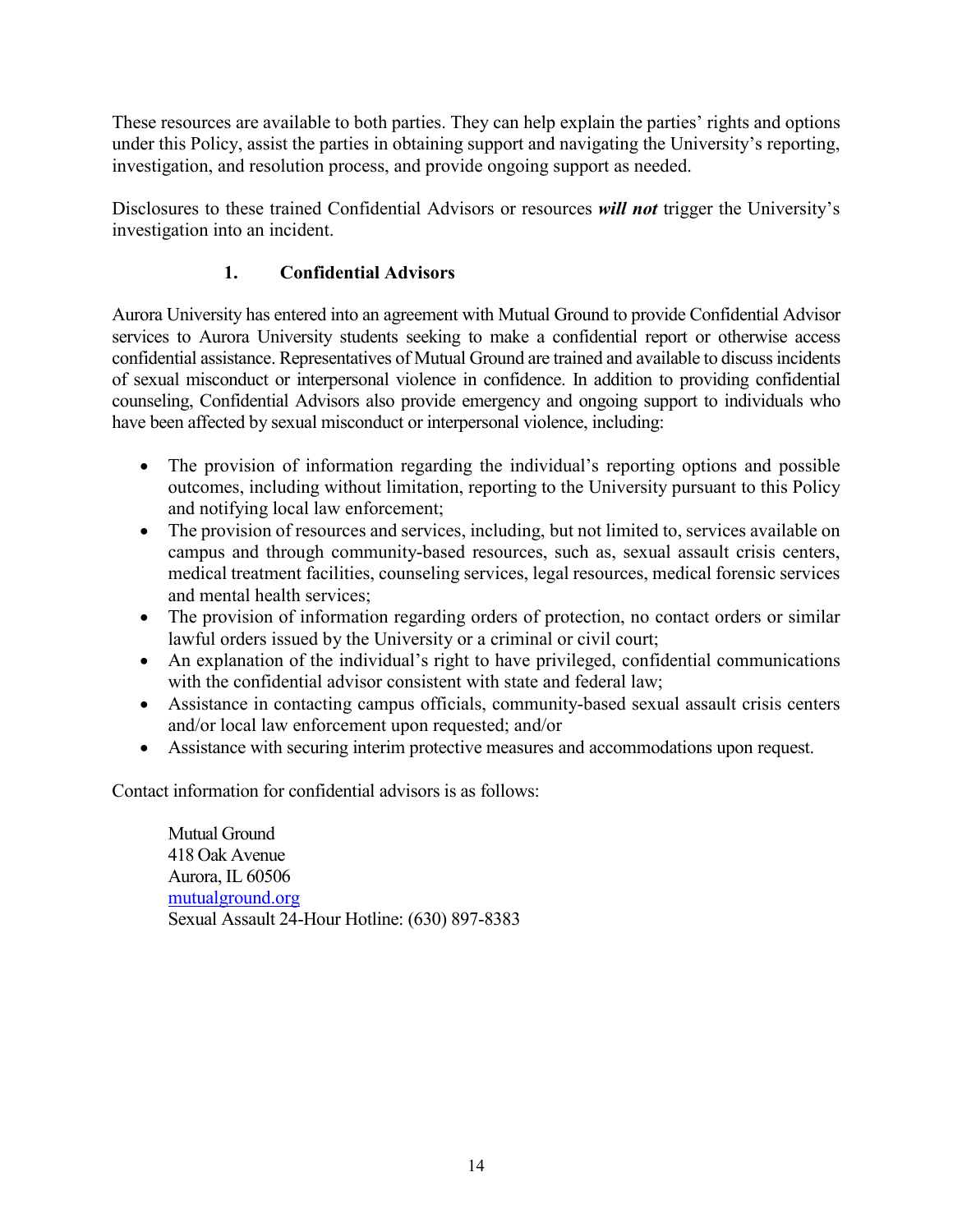#### **2. On-Campus Confidential Resource Contact Information**

<span id="page-17-0"></span>In addition, the following on-campus confidential resources are also available to students who have been affected by sex discrimination, sexual misconduct or interpersonal violence.

- Aurora University Counseling & Psychological Services 1317 Marseillaise Place) (630) 844-5416
- Health Services 1317 Marseillaise Place (630) 844-5434
- University Chaplain 430 South Evanslawn Avenue (630) 844-6866
- <span id="page-17-1"></span>• TimelyCare at [www.timelycare.com/AU](http://www.timelycare.com/AU) or [www.timelycare.com/GWC](http://www.timelycare.com/GWC)

#### **3. Off-Campus Confidential Resources**

In addition to the confidential advisors and on-campus confidential resources noted above, the following off-campus agencies also employ individuals who are available to discuss incidents of sexual misconduct or interpersonal violence in confidence. Please note that limitations of confidentiality may exist for individuals under the age of 18.

- **National Sexual Assault Telephone Hotline: (**800) 656-HOPE (4673)
- **State of Illinois Domestic Violence Hotline: (**877) 863-6338
- **Association for the Prevention of Family Violence in Wisconsin: (262) 723-4653**
- **Local 24-hour Crisis Intervention Services (Counseling/Advocacy)**

Aurora Campus Mutual Ground 418 Oak Ave Aurora, IL 60506 Sexual Assault Hotline (24/7): (630) 897-8383 General phone number: (630) 897-0080

George Williams Campus Association for the Prevention of Family Violence 735 N. Wisconsin St. Suite 101 Elkhorn, WI 53121 Crisis Hotline: (262) 723-4653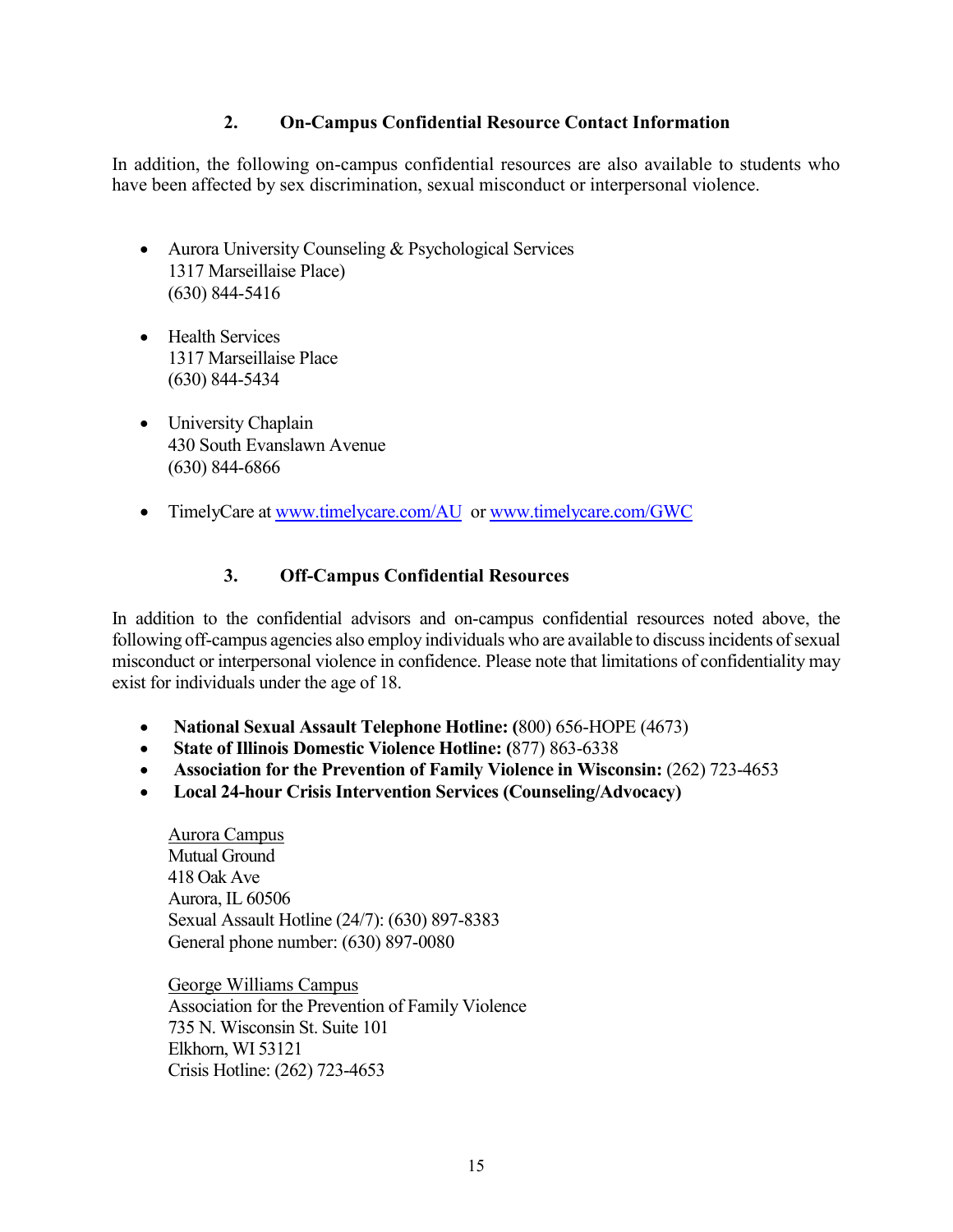Walworth County Dept. of Health & Human Services W4051 County Road NN Elkhorn, WI 53121 Crisis Hotline (24/7): (800) 365-1587 General phone number: (262) 741-3200

Woodstock Campus McHenry County Crisis Program P.O. Box 1990 Woodstock, IL 60098 Crisis Hotline (24/7): (800) 892-8900

### **K. Reporting to Law Enforcement**

<span id="page-18-0"></span>In addition to contacting the Title IX Coordinator, an Assistant Title IX Coordinator, or other Reporting Official, a Complainant has the option to contact the appropriate law enforcement authorities regarding the possibility of filing a criminal complaint. The Title IX Coordinator and other University personnel, confidential resources, and off-campus confidential advisors are available to assist students and others in making contact with appropriate law enforcement authorities upon request. All Complainants have the option to pursue a criminal complaint with an appropriate law enforcement agency, to pursue a complaint under the University's investigative and resolution procedures, or to pursue both processes simultaneously.

The University will investigate and resolve alleged or suspected violations of this Policy where appropriate, whether or not a criminal complaint is pursued by the Complainant. The University reserves the right to proceed with or resolve its own investigation prior to the completion of any criminal investigation or criminal proceeding.

The University may, in some circumstances, defer the fact-finding portion of its investigation for a limited time while law enforcement gathers evidence. In such cases, the Title IX Coordinator shall inform the parties of the need to defer the University's fact-finding, provide regular updates on the status of the investigation, and notify the parties when the University's fact-finding resumes.

Because the standards for finding a violation of criminal law are different from the standards for finding a violation of this Policy, criminal investigations or reports are not determinative of whether sexual misconduct or interpersonal violence, for purposes of this Policy, has occurred. In other words, conduct may constitute sexual misconduct or interpersonal violence under this Policy even if law enforcement agencies lack sufficient evidence of a crime and therefore decline to investigate or prosecute.

#### **For more information regarding the option to pursue a criminal complaint, contact:**

• The City of Aurora Police Department 1200 East Indian Trail Aurora, IL, 60505 911 (emergency); (630) 256-5000 (non-emergency)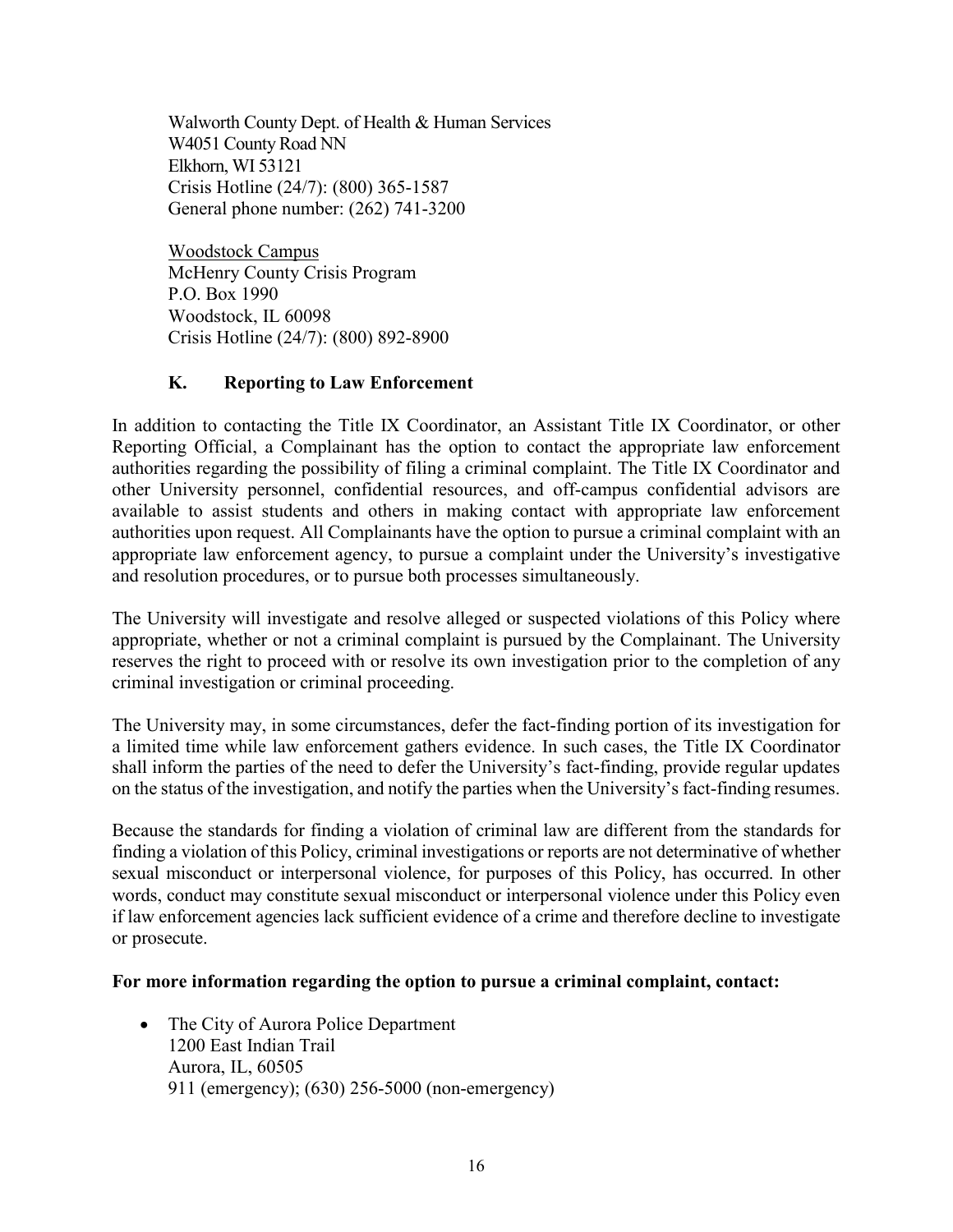- City of Williams Bay Police Department 250 Williams St. P.O. Box 580 Williams Bay, WI 53191 911 (emergency); (262) 245-2710 (non-emergency)
- City of Woodstock Police Department 656 Lake Ave. Woodstock, IL 60098 911 (emergency), (815) 338-2131 (non-emergency)
- Kane County State's Attorney Office 37w777 IL Route 38 Suite 300, St. Charles, IL 60175 (630) 232-3500

In addition to having the option of pursuing a criminal complaint, individuals also have the right to request that law enforcement issue emergency protective restraining orders or to pursue such orders through the court process. The University can assist parties who wish to do so. Parties who receive emergency or permanent protective or restraining orders through a criminal or civil process should notify the Title IX Coordinator so that the University can work with the individual and the subject of the restraining order to manage compliance with the order on campus.

# **L. Medical Assistance**

<span id="page-19-0"></span>The University also strongly encourages all individuals who feel they have been victims of sexual misconduct or interpersonal violence to seek immediate assistance, preferably within the first 12 hours post assault, from a medical provider for emergency services, including treatment for injuries, preventative treatment for sexually transmitted diseases, and other health services. Medical treatment can also be crucial to preserving evidence in the event of a criminal investigation. Seeking medical attention helps preserve the full range of options, including the options of working through the University's investigation and resolution procedures and/or filing criminal complaints. Medical personnel may be covered by federal and/or state privacy laws, such as the Health Insurance Portability and Accountability Act ("HIPAA"). Under applicable law, medical personnel may be required to alert police when it reasonably appears that the individual requesting the treatment has received an injury sustained as a victim of a criminal offense, including sexual violence. However, it is an individual's choice whether to contact the police.

Local emergency rooms have trained healthcare professionals on staff, including Sexual Assault Nurse Examiners, experienced in assessment, evidence collection and treatment of victims of sexual assault. While victims will be referred to local emergency rooms for medical attention, the Health Services Center on the Aurora campus can provide additional information and support to victims on how to seek further medical attention and what to expect at the visit.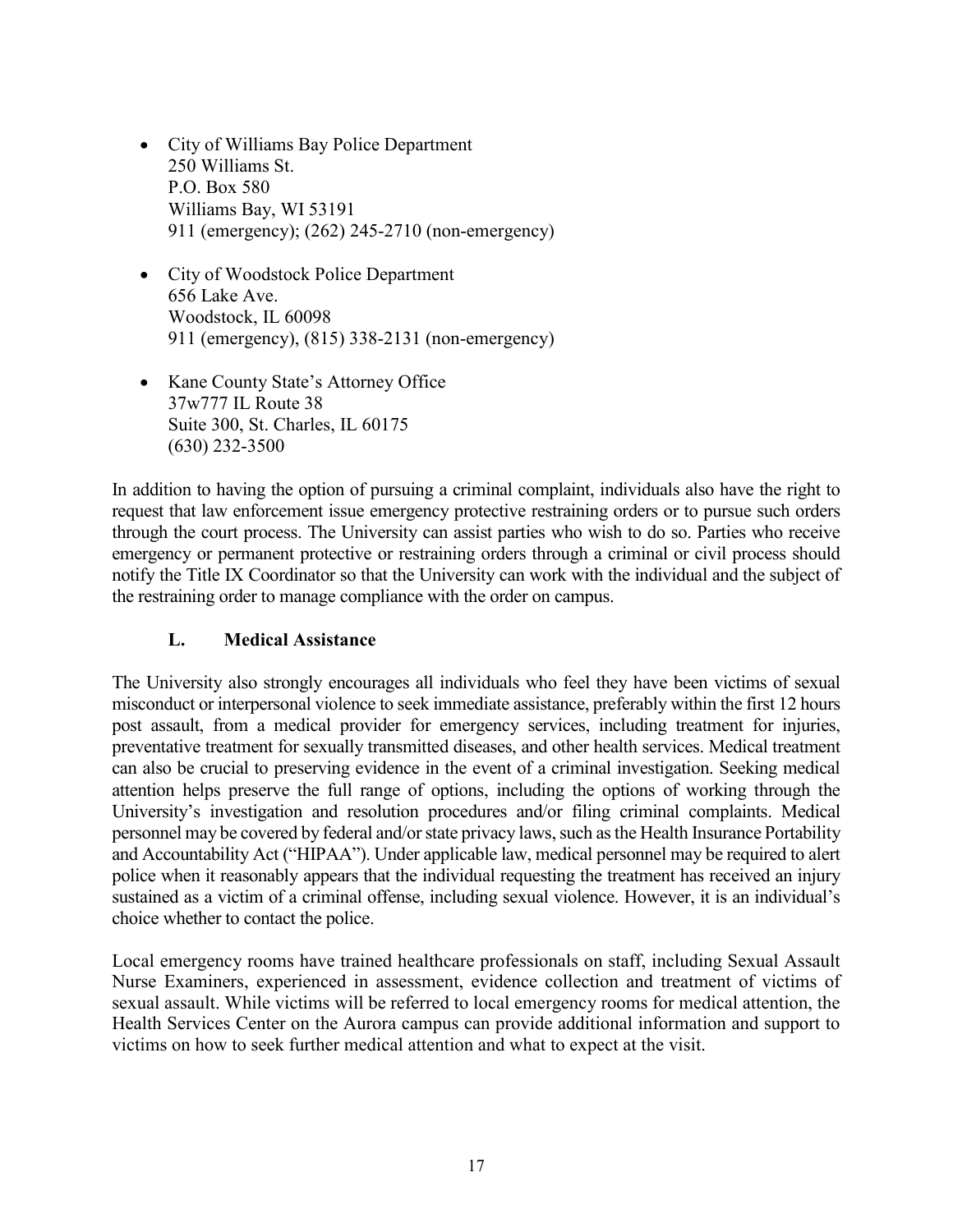#### **Medical Services may be obtained at:**

Presence Mercy Medical Center (24/7, ER assistance) 1325 N. Highland Ave. Aurora, IL 60506 Phone: (630) 859-2222

Rush-Copley Medical Center (24/7, ER assistance) 2000 Ogden Ave. Aurora, IL 60504 Phone: (630) 978-6200

Centegra Hospital 1 Doty Rd. Woodstock, IL 60098 Phone: (815) 338-2500

 Mercy Walworth Hospital N2950 State Road 67 Lake Geneva, WI 53147 Phone: (262) 245-0535

For further support and advocacy, individuals may contact Mutual Ground ((630) 897-8383), the local sexual assault/domestic violence crisis center in Aurora. Professionals from Mutual Ground provide free, 24-hour crisis intervention which includes support for victims at the hospital emergency room, information about medical exams and evidence collection, as well as individual counseling and support groups.

### **M. Preserving Evidence**

<span id="page-20-0"></span>Even if an individual has not been physically hurt, a timely medical examination is recommended so that forensic evidence can be collected and preserved. An individual may choose to allow the collection of evidence by medical personnel even if he or she chooses not to make a report to the police. In order to best preserve forensic evidence, it is suggested that an individual not shower, bathe, douche, smoke, or change clothes or bedding before seeking medical attention, and that medical attention be sought as soon as possible. If the individual decides to change clothes, he she can bring them unwashed to the hospital or medical facility in a paper bag.

Emergency medical or forensic examinations (i.e., evidence collection) for sexual assault survivors are provided free of charge to patients. **Individuals can obtain a free emergency medical or forensic examination at:**

Presence Mercy Medical Center (24/7, ER assistance) 1325 N. Highland Ave. Aurora, IL 60506 Phone: (630) 859-2222

Aurora Lakeland Medical Center W3985 County Road NN Elkhorn, WI 53121 Emergency Department Phone: (262) 741-2120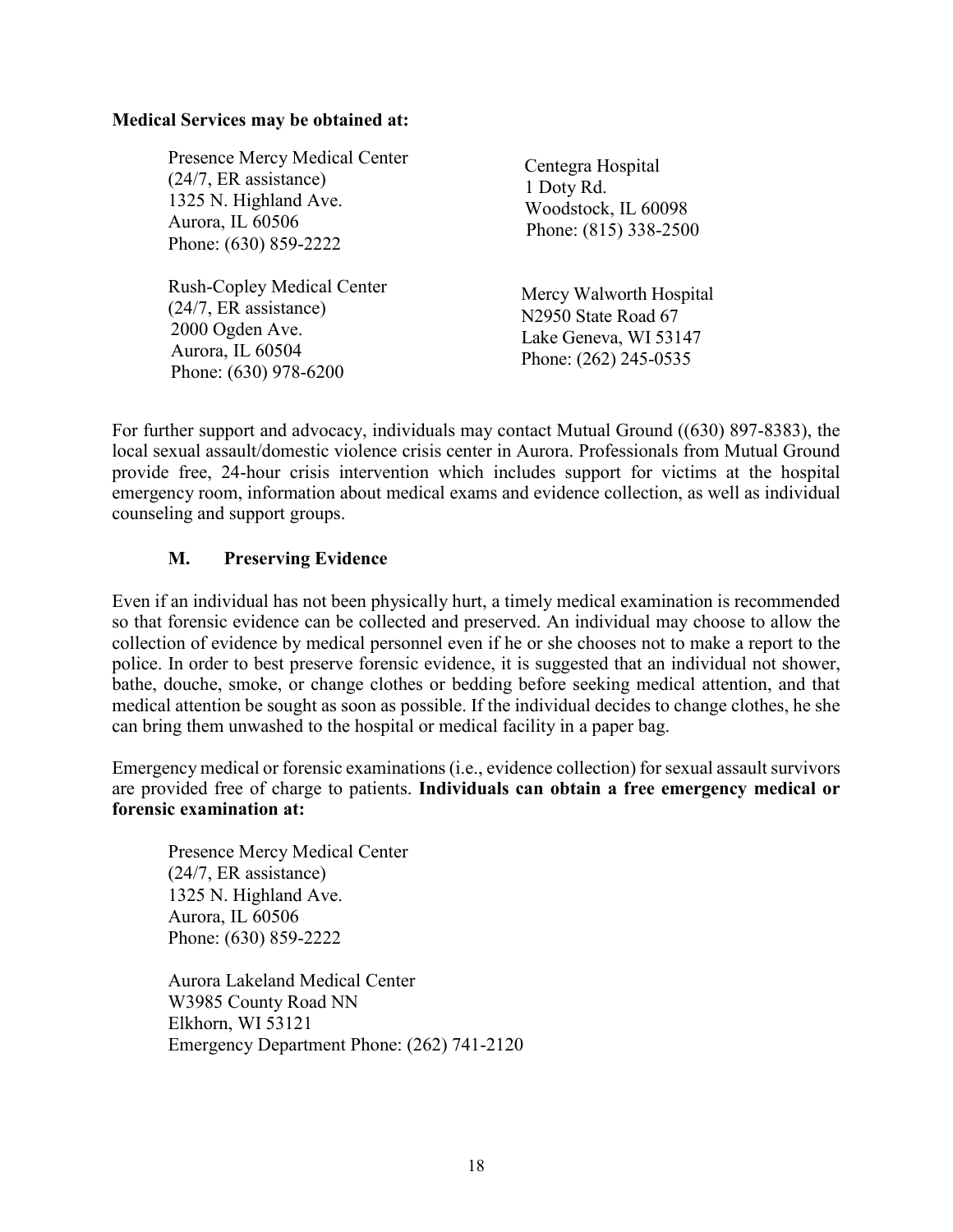Individuals who have experienced sexual misconduct or interpersonal violence are also encouraged to preserve evidence by saving text messages, instant messages, social networking pages, other communications, and keeping pictures, logs, or other copies of documents.

# **N. Amnesty/Good Samaritan Policy**

<span id="page-21-0"></span>*See* Section IV of this Policy for information regarding the University's Amnesty/Good Samaritan Policy.

# **O. Prevention, Education, and Training**

<span id="page-21-2"></span><span id="page-21-1"></span>Aurora University is committed to the prevention of and education about sexual misconduct and interpersonal violence. In order to accomplish this, the University provides training through a variety of mechanisms and multiple constituencies.

# **1. Officials with Responsibility for Investigation or Adjudication of Sexual Misconduct or Interpersonal Violence.**

The University will provide officials responsible for the investigation or adjudication of sexual misconduct or interpersonal violence under this Policy with at least 8 hours of annual training on issues related to sex discrimination, sexual misconduct and interpersonal violence, including:

- The University's Policy;
- The relevant Federal and State law concerning sexual violence, domestic violence, dating violence, and stalking;
- The roles of the University, medical providers, law enforcement, and community agencies in ensuring a coordinated response to a reported incident of sexual violence;
- The effects of trauma on a survivor:
- The types of conduct that constitute sexual violence, domestic violence, dating violence, and stalking, including same-sex violence;
- Consent and the role drugs and alcohol use can have on the ability to consent;
- Cultural sensitivity and compassionate communication skills for dealing with persons reporting or accused of sex discrimination, sexual misconduct and interpersonal violence;
- Trauma-informed response training;
- Providing services to or assisting in locating services for both reporting and responding parties; and
- <span id="page-21-3"></span>• How to conduct the investigation and resolution procedures contained in this Policy in a way that protects the safety of the parties and promotes institutional accountability.

# **2. Primary Prevention and Awareness Programs**

The University will provide primary prevention and awareness programs for all incoming students and new employees that include the following: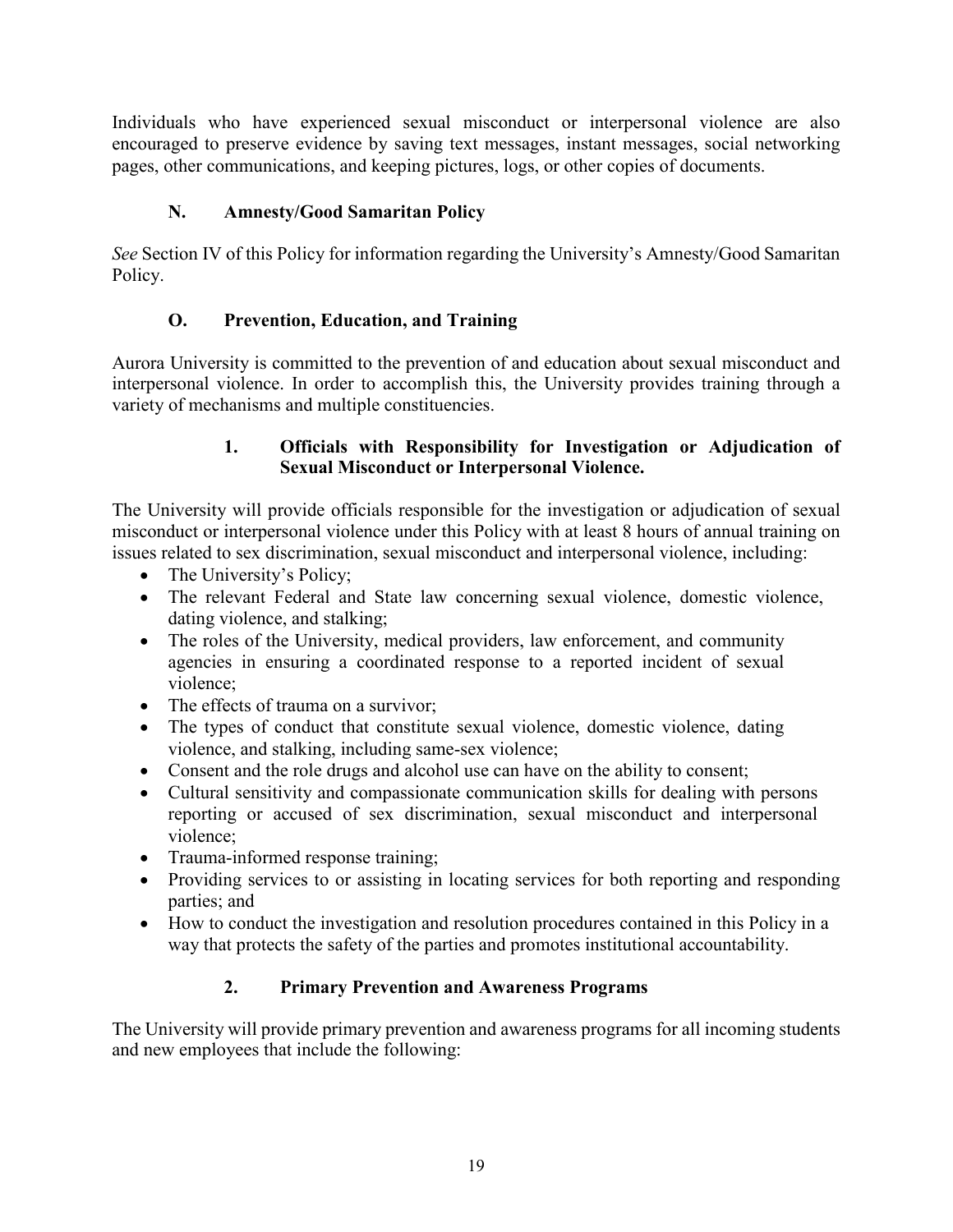- A statement that the University prohibits the offenses of sexual assault, domestic violence, dating violence and stalking, and a description of the University's policies that prohibit this conduct;
- The definition of consent and inability to consent, in reference to sexual activity, as defined in the applicable jurisdiction;
- The definition of sexual assault, domestic violence, dating violence, and stalking (or similar offenses) in this Policy and in the applicable jurisdiction;
- The definition of retaliation as it relates to sexual violence:
- A description of safe and positive options for bystander intervention that may be carried out by an individual to prevent harm or intervene when there is a risk of sexual assault, domestic violence, dating violence, or stalking against a person other than such individual;
- Information on risk reduction to recognize warning signs of abusive behavior and how to avoid potential attacks;
- The procedures that a Complainant should follow if sexual assault, domestic violence, dating violence, or stalking has occurred, as described in this Policy;
- The Complainant options for reporting such incidents to the University, to University law enforcement, and to local law enforcement;
- The option for either a Complainant or a Respondent to discuss incidents or accusations of sexual misconduct or interpersonal violence with a Confidential Advisor or other confidential resources;
- Available services for Complainants and Respondents;
- The possible sanctions and protective measures that the University may impose following a final determination of a violation of University Policy regarding sexual assault, domestic violence, dating violence, or stalking;
- The procedures that the University will use to investigate and resolve allegations of sexual assault, domestic violence, dating violence, or stalking, as described in this Policy, including the standard of proof that is used;
- Information about how the University will protect the confidentiality of the parties, including how publicly-available recordkeeping will be accomplished without the inclusion of identifying information about the parties, to the extent permissible by law, and how the University will maintain as confidential any accommodations or protective measures provided to the parties, to the extent that maintaining such confidentiality would not impair the ability of the University to provide the accommodations or protective measures;
- A statement that the University will provide written notification about existing counseling, health, mental health, victim advocacy, legal assistance, visa and immigration assistance, student financial aid, and other services available for student and employee reporting and responding parties both within the University and in the community;
- A statement that the University will provide written notification to reporting and responding parties about options for, and available assistance in, changing academic, living, transportation, and working situations or protective measures, if so requested by the party and if such accommodations are reasonably available, regardless of whether the Complainant chooses to report the crime to campus security or local law enforcement; and
- A statement that, when a Complainant reports to the University that the Complainant has been a victim of sexual assault, domestic violence, dating violence, or stalking, whether the offense occurred on or off campus, the University will provide a written explanation to both parties of their rights and options.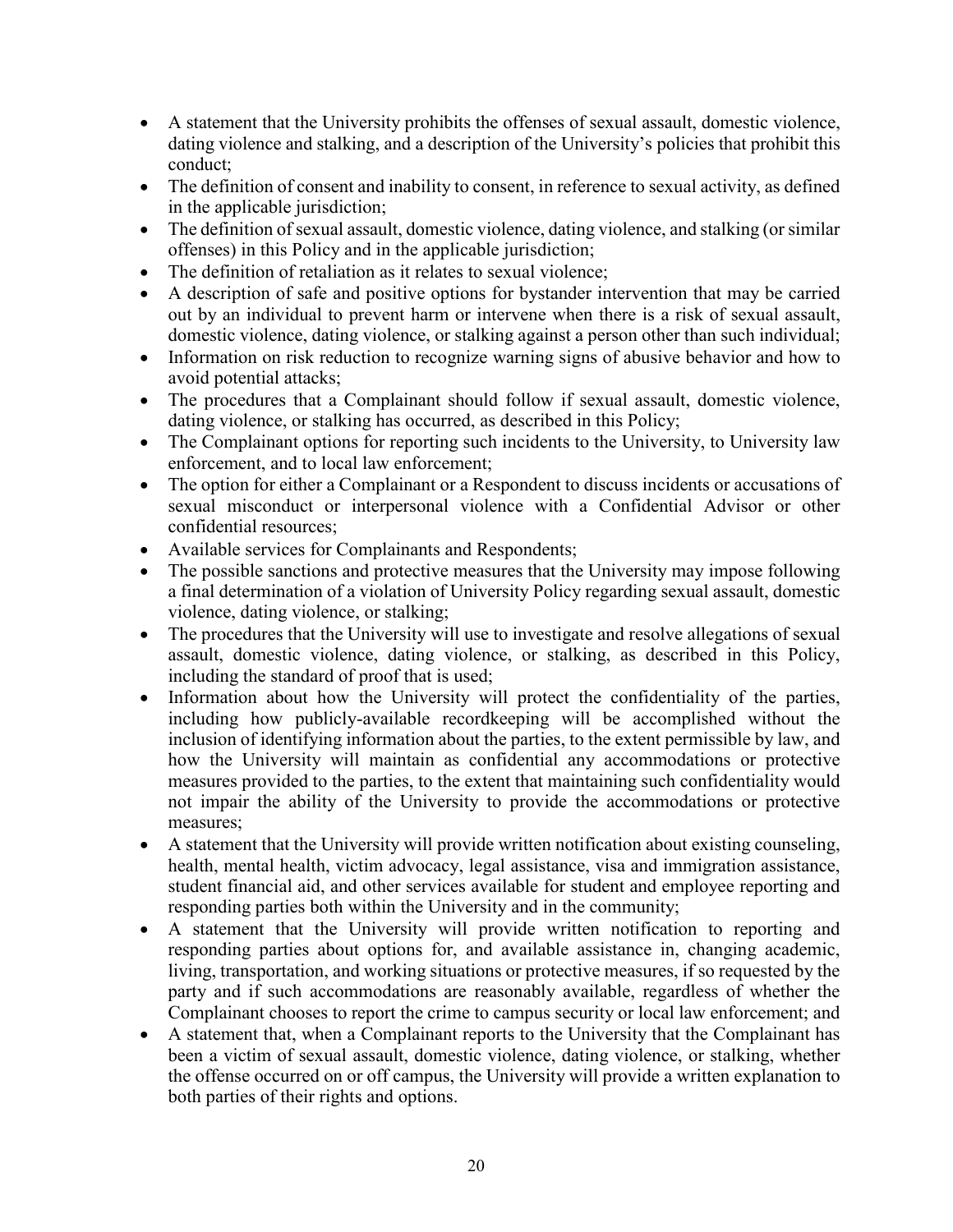#### **3. Ongoing prevention and awareness campaigns**

<span id="page-23-0"></span>The University will also provide ongoing prevention and awareness campaigns for students and employees that include the information covered in the primary prevention and awareness programs, including electronic and hard copies of this Policy and procedures.

# <span id="page-23-1"></span>**III. OTHER DISCRIMINATION**

Aurora University prohibits: (i) discrimination or harassment based on race, color, national origin, ancestry, age, religion, disability, veteran status, marital status, familial status, or genetic information; (ii) discrimination based on sex other than sexual misconduct, including discrimination or harassment based on gender identity, sexual orientation, or pregnancy; and (iii) discrimination based on any other protected status.<sup>[2](#page-23-3)</sup> (also referred to as "other discrimination" throughout this Policy).

# **A. Responsible University Personnel and Other Resources**

<span id="page-23-2"></span>The University has designated the Assistant Vice President for Student Life as the University official responsible for implementing this Policy's prohibitions against other discrimination. This includes the coordination of training, education, communications, and administration of grievance procedures. The Assistant Vice President for Student Life is also responsible for maintaining documentation of all reports of incidents of other discrimination addressed by this Policy, and for establishing a protocol for recordkeeping of such incidents. The Assistant Vice President for Student Life is available to meet with or talk to students, faculty, or staff regarding questions or issues relating to this Policy and other discrimination.

The name and contact information for the Assistant Vice President for Student Life is:

Ann Almasi-Bush, Assistant Vice President for Student Life Office location: Founders House room 101 Phone: (630) 844-4578 [Email: aa](mailto:Email:%20a)lmasibush@aurora.edu

Individuals may also contact the U.S. Department of Education's Office for Civil Rights or the Equal Employment Opportunity Commission for additional information.

U.S. Department of Education (Chicago Office) John C. Kluczynski Federal Building 230 S. Dearborn Street, 37th Floor Chicago, IL 60604 Phone: (312) 730-1560 Email: OCR.Chicago@ed.gov

<span id="page-23-3"></span><sup>&</sup>lt;sup>2</sup> Throughout this Policy "other discrimination" refers to: (i) discrimination or harassment based on race, color, national origin, ancestry, age, religion, disability, veteran status, marital status, familial status, or genetic information; (ii) discrimination based on sex other than sexual misconduct, including discrimination or harassment based on gender identity, sexual orientation, or pregnancy; and (iii) discrimination based on any other protected status.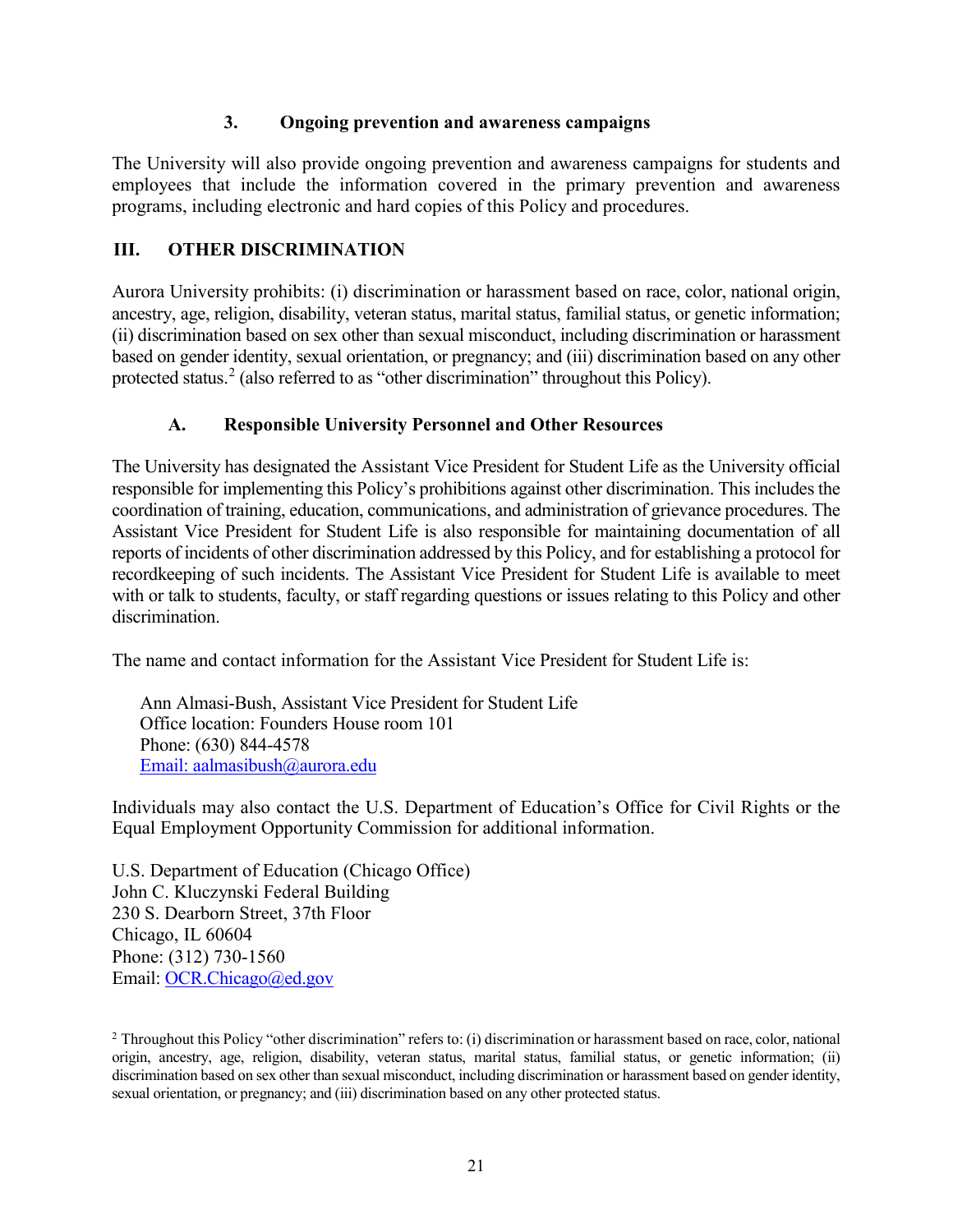U.S. Equal Employment Opportunity Commission John C. Kluczynski Federal Building (Chicago Office) 230 S. Dearborn Street Chicago, IL 60604 Telephone: (312) 872-9744

### **B. Prohibited Conduct**

<span id="page-24-0"></span>This Policy prohibits other discrimination or harassment based an individual's protected "protected class" or "protected characteristics," including the following:

### **1. Different Treatment Discrimination**

<span id="page-24-1"></span>Different treatment occurs when an individual is, or individuals are excluded from participation in, denied benefits, or otherwise subjected to discrimination based on the individual's or individuals' protected class or protected characteristics.

### **2. Hostile Environment Harassment**

<span id="page-24-2"></span>Harassment occurs when harassing conduct (e.g., physical, verbal, graphic, or written) based on an individual's protected class or protected characteristics is sufficiently severe pervasive, or persistent so as to interfere or limit the ability of the individual to participate in or benefit from the services, activities, or privileges provided by the University. The University will determine whether a hostile environment exists based on the totality of the circumstances and a reasonable personal standard. Examples of conduct that may constitute hostile environment harassment based on an individual's protected class or characteristics include but are not limited to: the use of slurs, insults, or derogatory comments, the display of offensive symbols, verbal abuse, or negative stereotyping.

#### **C. Reporting Options and Available Resources**

<span id="page-24-3"></span>There are various reporting options and resources available to the University community for individuals who wish to make a complaint or report of other discrimination under this Policy. The University encourages its community members to report such conduct to one or more of the individuals or agencies identified below.

<span id="page-24-4"></span>If you are in immediate danger, **call 911** for local authorities. *See* "Reporting to Law Enforcement" below for more information on reporting to law enforcement.

#### **1. Reporting to the University**

The University strongly encourages individuals, including third-party bystanders, to report incidents of other discrimination prohibited by this Policy.

The University will promptly and equitably investigate all suspected or alleged violations of this Policy. Although there is no specific time limit for reporting a suspected violation of this Policy, an individual who may have been subjected to conduct that violates this Policy is encouraged to contact an appropriate official as soon as possible after the alleged or suspected violation to discuss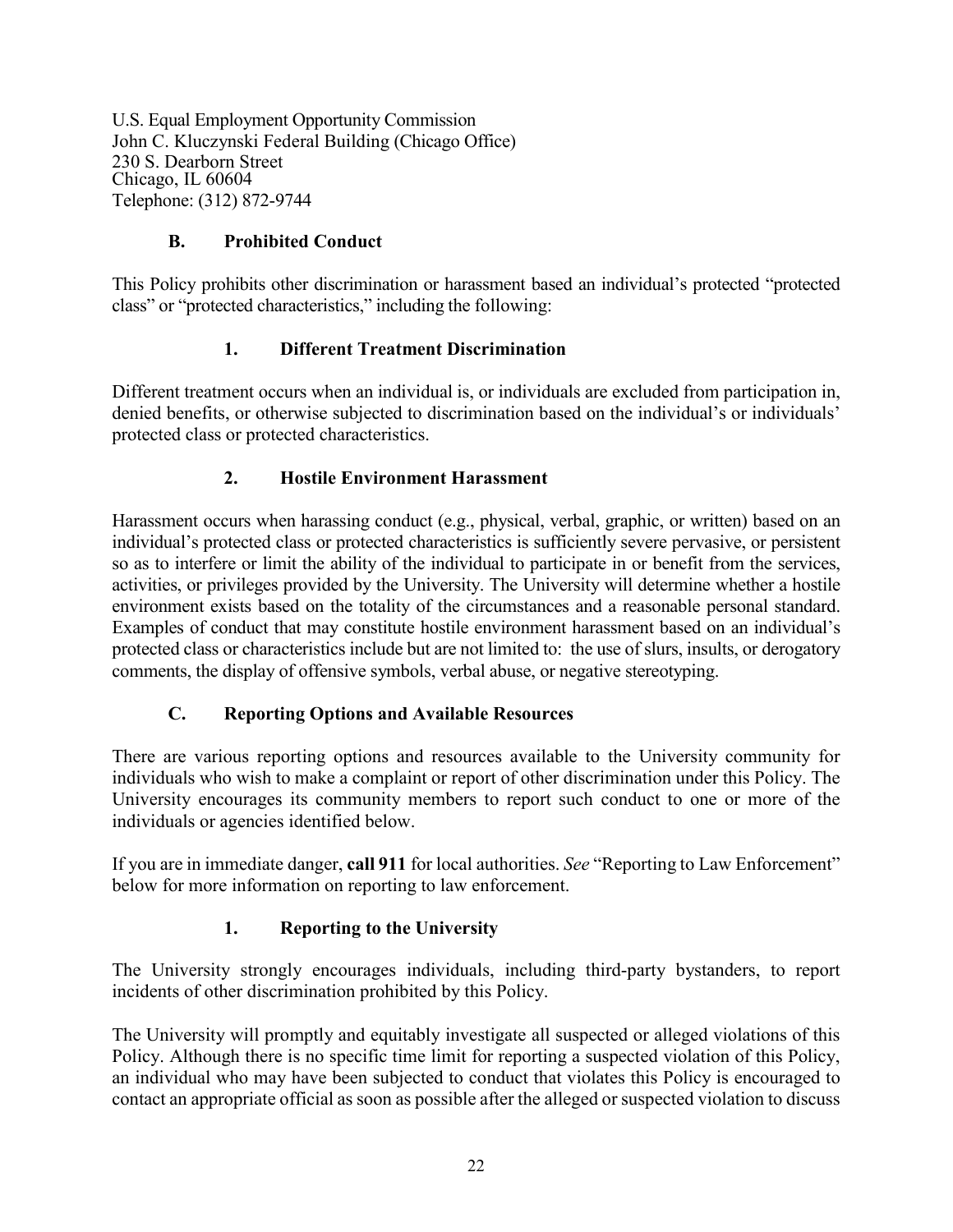the available options for proceeding. Prompt reporting is strongly encouraged as it becomes more difficult to compile information relating to a grievance as the time increases between the alleged or suspected incident(s) and the report of the incident(s).

Incidents of discrimination prohibited by this Policy may be reported to:

Ann Almasi-Bush, Assistant Vice President for Student Life Office location: Founders House, room 101 Phone: (630) 844-4578 Email: aalmasibush@aurora.edu

# • **Reporting Officials**

In addition to reporting to the Assistant Vice President for Student Life, any person may report discrimination prohibited by this Policy to any University employee with managerial authority over other employees, including senior staff members, deans, department heads, unit supervisors, and other managers (collectively "Reporting Officials") who must promptly forward such report to the Assistant Vice President for Student Life.

All other University employees, except for those identified in the Confidential Resources section below, are encouraged, but are not required to, forward reports of other discrimination under this Policy to the Assistant Vice President for Student Life.

# • **Aurora University Department of Campus Public Safety**

1408 Southlawn Place Aurora, IL 60506 (630) 844-5450 (emergency) (630) 844-6140 (non-emergency) [cpsafety@aurora.edu](mailto:cpsafety@aurora.edu) 

• **The Employee Assistance Program** (800-272-7255) (For employees)

<span id="page-25-0"></span>**Reports may be submitted to the Assistant Vice President for Student Life, Reporting Officials, or to Campus Public Safety in person, in writing, including by electronic mail and may be submitted by complainants, third-parties, witnesses, or bystanders.**

# **2. Privacy of Reports**

The privacy of all parties involved in complaints or reports of other discrimination prohibited by this Policy will be respected to the extent permitted under relevant law. Information related to a complaint or report of a violation of this Policy will be shared only with those University employees who need to know to assist in the investigation and/or resolution of the matter pursuant to the University's investigation and resolution procedures for the Policy. *See* Section IV of this Policy.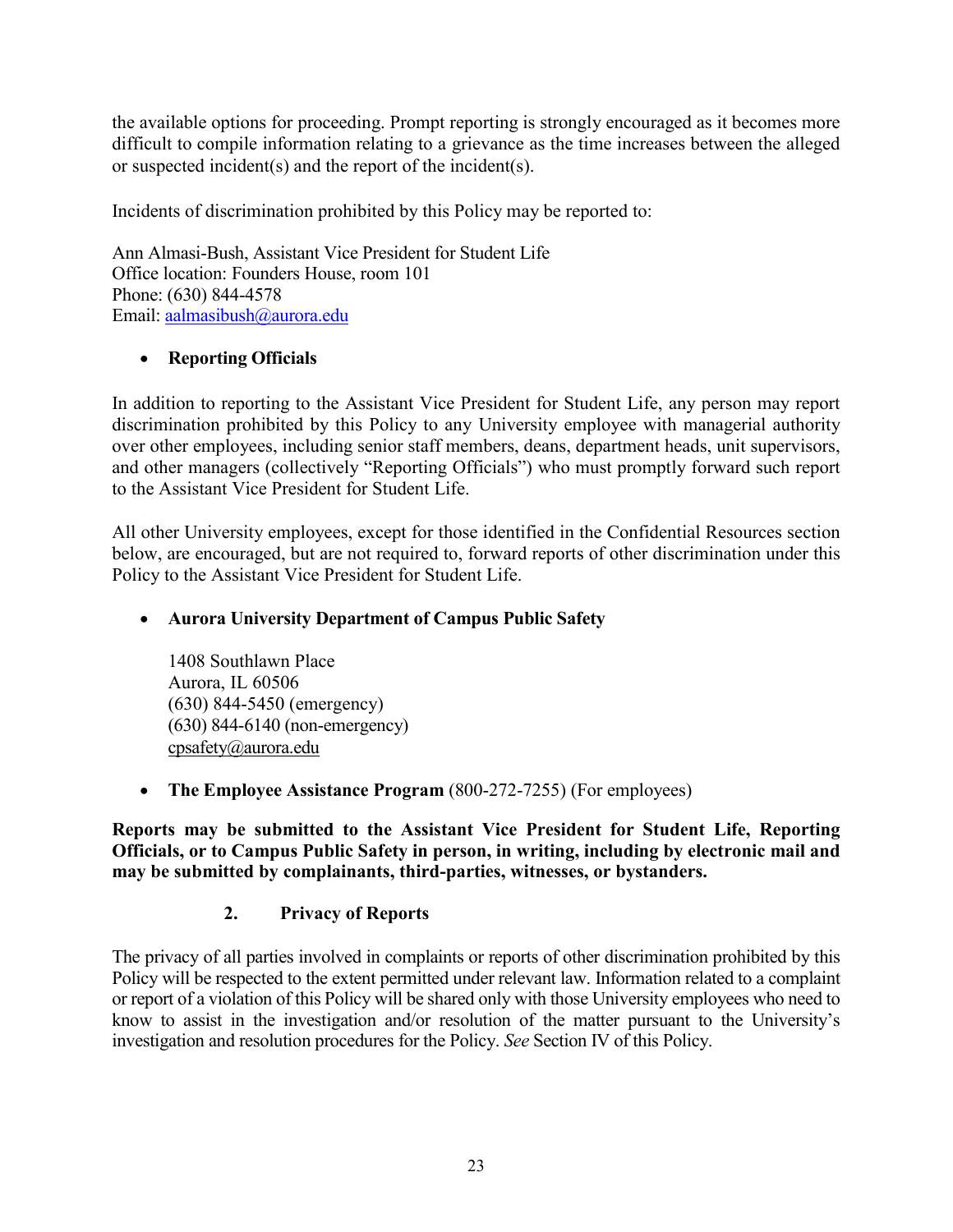#### **3. Information Regarding the Rights of the Parties**

<span id="page-26-0"></span>Upon receiving a report of an incident of discrimination prohibited by this Policy, the University will provide the Complainant a written document (separate from this Policy) listing, in plain, concise language, the Complainant's available rights, options and resources. The University will also provide the alleged Respondent a written document (separate from this Policy) listing, in plain and concise language, the Respondent's available rights, options and resources. The University will also provide the parties a copy of this Policy, which includes the University's investigation and resolution procedures. *See* Section IV of this Policy.

### **4. Requests for Confidentiality**

<span id="page-26-1"></span>In some cases, an individual may request that no investigation into a particular incident be pursued or no disciplinary action be taken. To the extent permitted by law, the confidentiality of all parties involved in the resolution of alleged or suspected violations of this Policy will be observed, provided that it does not interfere with the University's ability to conduct an investigation and take any corrective action deemed appropriate by the University.

The determination of whether a request for confidentiality regarding a report of discrimination prohibited by this Policy can be honored is made by the Assistant Vice President for Student Life. All Reporting Officials *must* report alleged or suspected violations of this Policy to the Assistant Vice President for Student Life and should inform any Complainant requesting confidentiality of their obligation to do so. The Assistant Vice President for Student Life will balance such requests for confidentiality along with the obligation to provide a safe and nondiscriminatory environment for all members of the campus community, including the individual who has experienced the alleged discrimination. When weighing an individual's request for confidentiality or that no investigation or discipline be pursued, the Assistant Vice President for Student Life will consider relevant factors, including but not limited to: the seriousness of the alleged conduct and the risk to the community's safety; the Complainant's age; whether there have been other harassment grievances against the same individual; or whether the alleged incident is isolated or part of a pattern of conduct.

Although rare, there are times when the University may not be able to honor an individual's request for confidentiality in order to provide a safe, nondiscriminatory environment. If the Assistant Vice President for Student Life determines the request for confidentiality cannot be honored, or the University cannot abide by the Complainant's requests, it will inform that party prior to initiating any investigation and will, to the extent possible, only share information with those responsible for handling the University's response. Further, the University will not disclose the identity of either party except as necessary to resolve the complaint or to implement interim protective measures and accommodations or when provided by State or federal law.

If a Complainant's request for confidentiality limits the University's ability to investigate a matter, the University will still take any steps it deems necessary to limit the effects of discrimination and prevent its recurrence. For example, the University might provide training and education, adjust policies, conduct climate surveys, or provide increased security at a given location.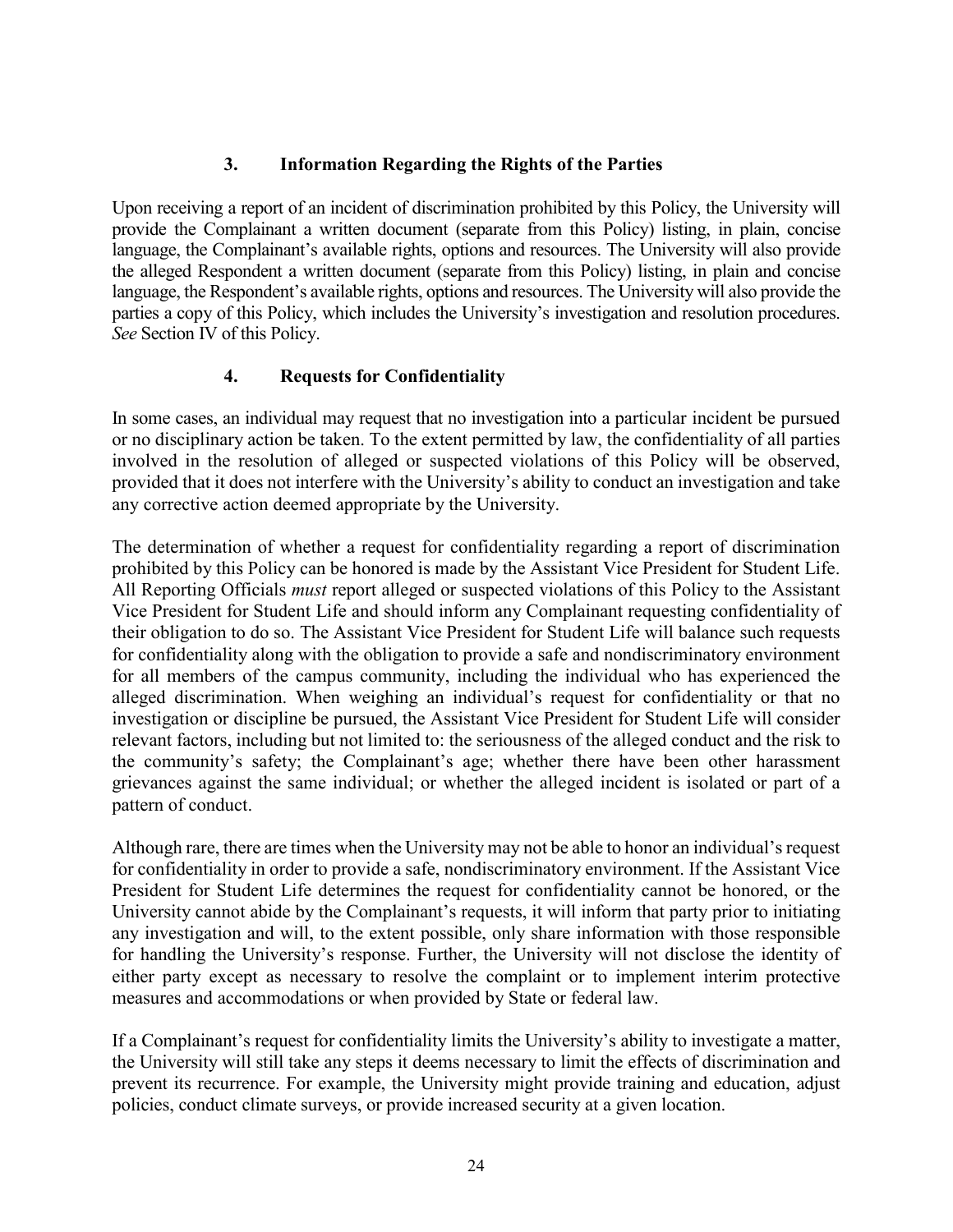Complainants also have the option to, or not to, notify and seek assistance from law enforcement authorities. Complainants are also free to explore whether they might be able to obtain a judicial nocontact order, restraining order, or protective order, or similar lawful order issued by a criminal, civil or tribal court. The Assistant Vice President for Student Life is available to assist individuals with supportive measures and respond to questions relating to incidents involving other discrimination.

### **D. Amnesty/Good Samaritan Policy**

<span id="page-27-0"></span>*See* Section IV of this Policy for information regarding the University's Amnesty/Good Samaritan Policy.

# **E. Prevention, Education, and Training**

<span id="page-27-1"></span>Aurora University is committed to the prevention of and education about other discrimination. In order to accomplish this, the University provides training through a variety of mechanisms and multiple constituencies.

Each person involved in the Assessment, Informal Resolution, Formal Resolution, Sanctioning, and Appeal process of matters related to reports of other discrimination will receive annual training regarding issues related to other discrimination, including applicable Federal and State law. All University employees who are involved in the review or investigation of complaints also receive specific training regarding the safeguarding of private information.

#### <span id="page-27-2"></span>**IV. INVESTIGATION, RESOLUTION, AND ADDITIONAL INFORMATION**

Aurora University is committed to the prompt and equitable resolution of all alleged or suspected violations of this Policy about which the University knows or reasonably should know, regardless of whether a report alleging a violation of this Policy has been filed.

In resolving a particular matter, the University may use some or all of the following processes: Initial Assessment and Interim Measures, Informal Resolution, Formal Resolution (a formal investigatory process leading to a finding), Sanctioning, and Appeal. Regardless of the specific processes employed, the University will complete its investigation and resolution procedures in a fair, impartial and thorough manner.

The University's ability to investigate a particular situation, or the extent of the investigation in any given situation, may be affected by any number of factors, including whether the Complainant is willing to file a report or consent to an investigation, whether the Complainant requests confidentiality, the location where the alleged or suspected conduct occurred, and the University's access to information relevant to the alleged or suspected violation of this Policy. The University is nonetheless committed to addressing all alleged and suspected violations of this Policy to the fullest extent possible under the circumstances. In instances where the Complainant is unwilling or unable to file a report and participate in an investigation and resolution process, the University may elect to proceed and to seek resolution of the matter in accordance with the procedures described below or other process that resolves the complaint in a manner consistent with University policies, applicable law, and other relevant regulatory guidance. Should the institution require more time to complete the fair, impartial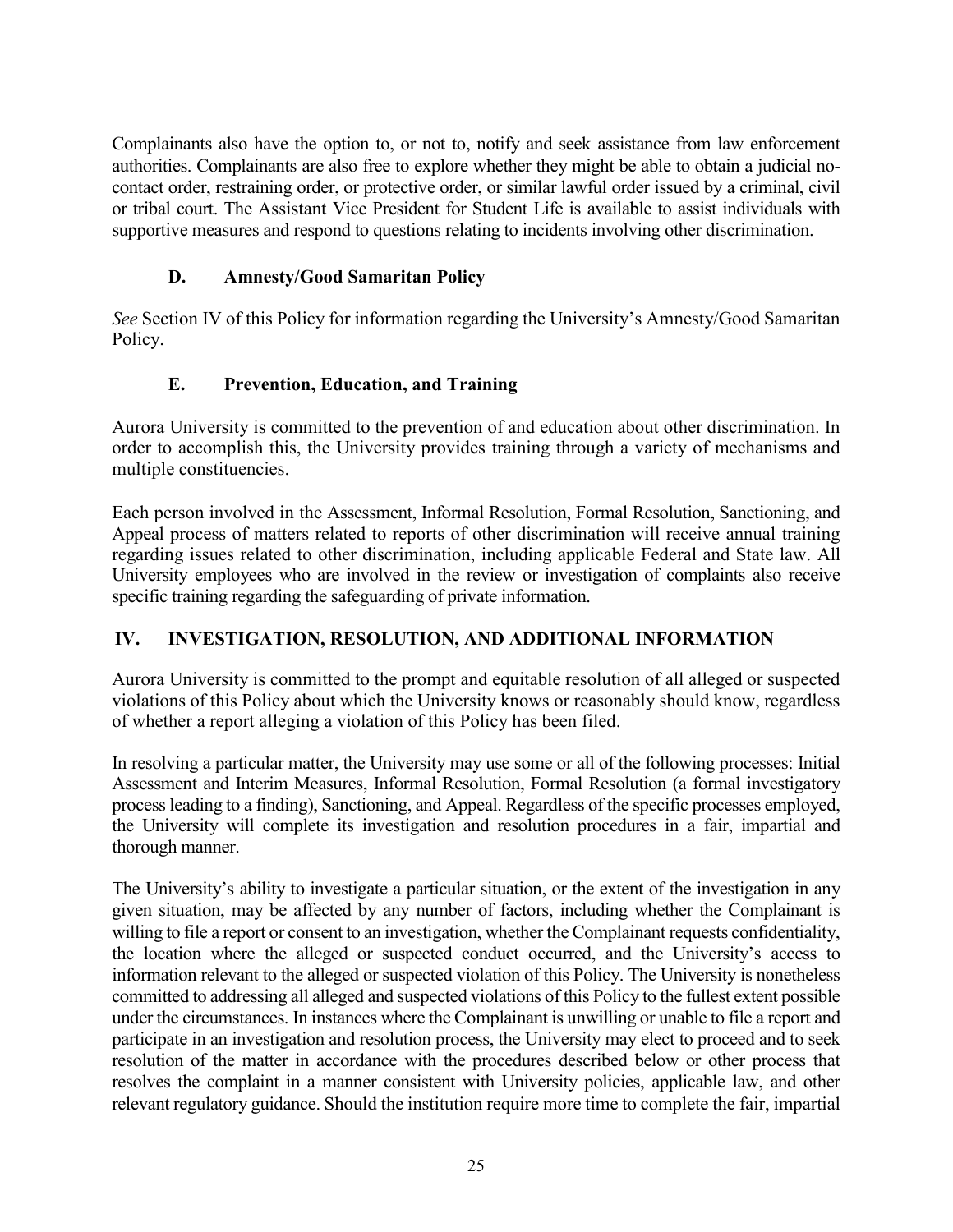and thorough investigation as a result of extenuating circumstances, both parties will be provided written notice of the circumstances contributing to the need of additional time, as well as an estimated date of completion of the investigation and determination process.

# **A. Assessment**

<span id="page-28-0"></span>For every report of an alleged or suspected violation of this Policy, the Assistant Vice President for Student Life/Title IX Coordinator will review the circumstances of the reported conduct, including but not limited to the following:

- Whether the University has jurisdiction over the parties involved;
- Which University policy is applicable to the parties and the conduct being reported; and
- Whether the actions are within the University's control necessary to eliminate, prevent, and address the reported conduct.

If the Respondent is not a member of the University community or is no longer affiliated with the University at the time of the report or at the time the Complaint Resolution Process is initiated (including if the Respondent has graduated or left the University), the University may be limited in its ability to respond to the report.

The first step of the Initial Assessment will typically be a meeting between the Complainant and the Assistant Vice President for Student Life/Title IX Coordinator. At this time, a written complaint or statement may be submitted by the Complainant, but a written complaint or statement is not necessary; information provided by the Complainant in any form will be considered in resolving allegations reported to the University. This meeting will allow the Assistant Vice President for Student Life/Title IX Coordinator to:

- Assess the nature and circumstances of the allegation;
- Discuss the types of conduct prohibited by the Policy and review the Complainant's complaint as it pertains to the prohibited conduct;
- Address any immediate concerns about the physical safety and emotional well-being of the parties;
- Notify the Complainant of the option to notify law enforcement and be assisted in doing so, as well as the option not to notify law enforcement;
- Provide the Complainant with information about the range of available resources and services, and assist the Complainant in accessing these resources;
- Describe the range of Supportive Measures for security and support, including orders of no contact, changes in academic, living, dining, transportation, and working situations, course adjustments and other forms of academic support. In addition, the University may impose an emergency removal or other restrictions on the Respondent in cases where the University believes there is risk of harm to others. In exercising its discretion, the University will make every effort to minimize any impact on the student's education. Any Supportive Measures will be provided in a manner that minimizes the burden on both parties to the extent possible;
- Discuss fully the options, rights, and responsibilities of the parties (including the right to be accompanied during any meeting related to the matter by an advisor of their choice whose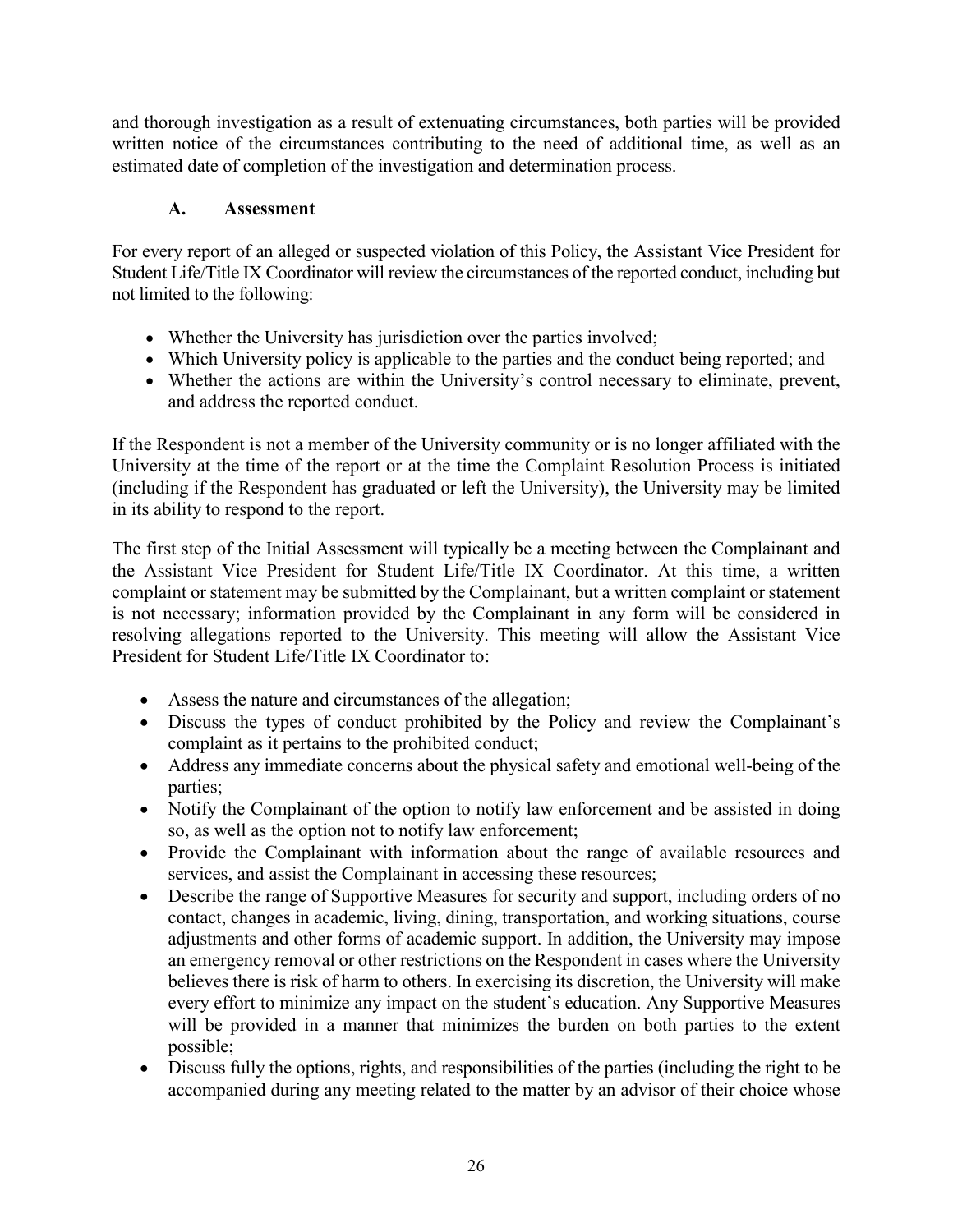participation will be limited to consulting privately with the party they accompany), the Informal Resolution process, the Formal Resolution process, and the need to preserve any relevant evidence or documentation in the case; and,

• If the matter involves sexual misconduct, assess whether there is a need for a timely warning or emergency notification under Federal law.

As soon as practicable after the initial meeting with the Complainant, the Respondent will also be notified that a report or complaint alleging a violation of the University Policy has been made unless the University determines that notifying the Respondent is not necessary or appropriate under the circumstances. When notified of the report or complaint, the Respondent will also receive parallel discussion of the options, rights, and responsibilities of the parties (including the right to be accompanied during any meeting related to the matter by an advisor of their choice whose participation will be limited to consulting privately with the party accompanied by the advisor), the Informal Resolution process, the Formal Resolution process, the prohibition against retaliation, the need to preserve any relevant evidence or documentation in the case, and the availability of Supportive Measures and remedies. The Respondent will also be provided with a written explanation of these rights. The Respondent may elect to accept responsibility for all or part of the conduct alleged by the Complainant at this stage or at any later stage throughout the process. In that case, the Assistant Vice President for Student Life/Title IX Coordinator may initiate an investigation for the purposes of providing additional information that may be relevant to the University official charged with determining appropriate sanctions. If the Respondent does not accept responsibility, the investigation will proceed as described below. In addition, if the Respondent withdraws a prior acceptance of responsibility, the process will continue as described below.

If the Assistant Vice President for Student Life/Title IX Coordinator determines that the conduct reported falls within the scope of this Policy, the Assistant Vice President for Student Life/Title IX Coordinator will proceed to implement any appropriate and reasonable available Supportive Measures to protect the safety of the parties and the campus community, including Supportive Measures that address their safety and well-being and that are individualized and appropriate for the case at hand. Such measures may be requested by or provided by the parties and may include, but are not limited to, counseling services, changes to academic, living, dining, transportation, and campus work situations; academic assistance, accommodations or adjustments; obtaining and enforcing campus orders of "no contact;" and/or the provision of escorts. Any such Supportive Measures will be taken in a manner that minimizes the burden on the parties to the extent possible. Supportive Measures will be kept confidential to the extent that maintaining such confidentiality would not impair the ability of the University to provide the Supportive Measures.

Failure to comply with the terms of no contact directives may constitute a serious violation of the Student Code of Conduct and the Employee Standards of Conduct.

#### **B. Informal Resolution Process**

<span id="page-29-0"></span>Where appropriate, the Informal Resolution process can be used to resolve alleged violations of this Policy without implementing a Formal Resolution process and its subsequent determination of a University Policy violation. The Informal Resolution process may include the range of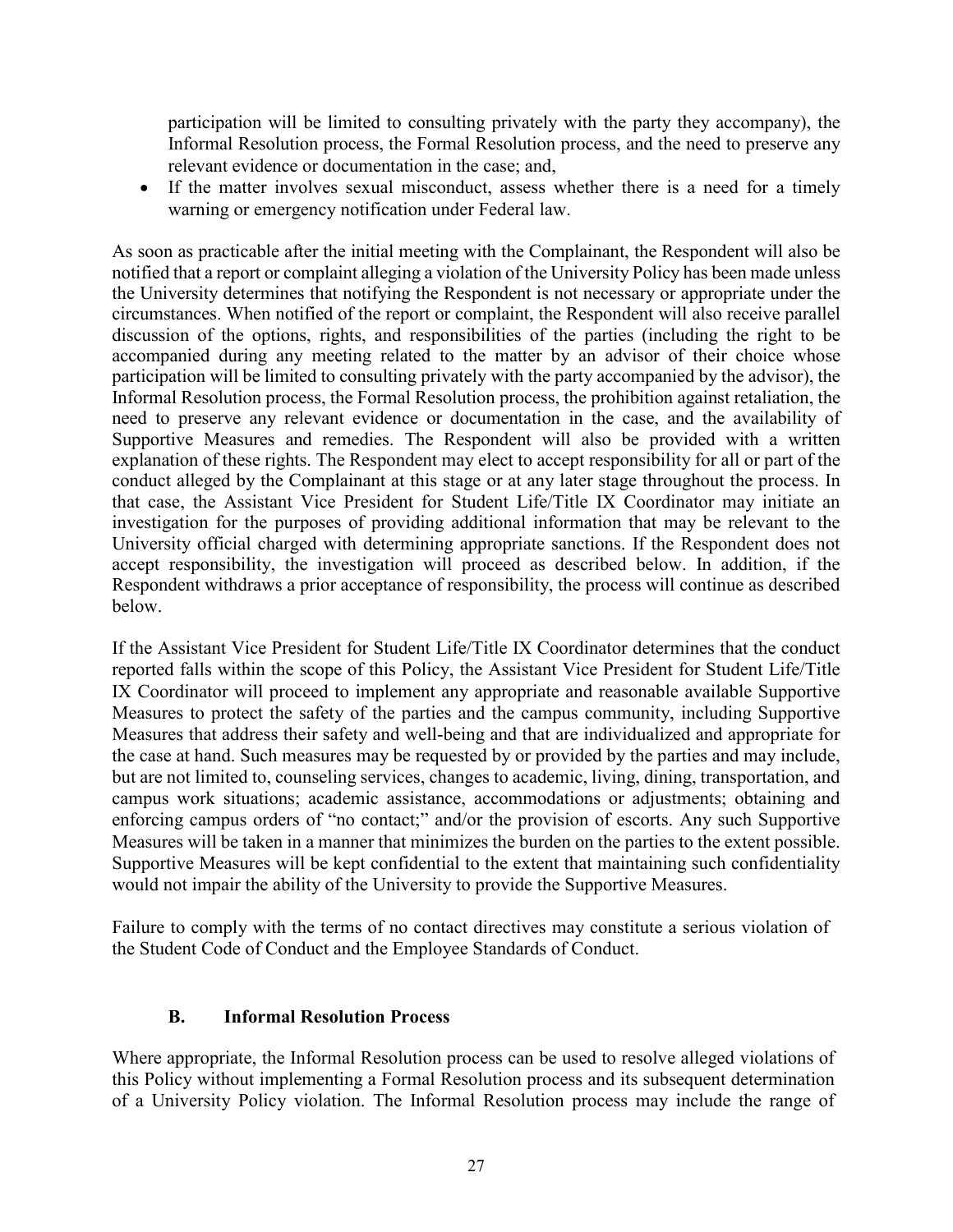Supportive Measures described above, as well as targeted and/or broad-based training and educational programming for relevant individuals and groups. An Informal Resolution process may also include a remedies-based process [mediation], which allows the parties to come to a mutual agreement regarding the resolution of the grievance. This process is facilitated by the Assistant Vice President for Student Life/Title IX Coordinator. For example, the parties may agree that the permanent application of Supportive Measures (e.g., no contact agreement) may be sufficient to resolve the grievance. This option is available if: (i) the University determines that such a process would be appropriate and (ii) after receiving a full disclosure of the allegations and their options for formal resolution, all parties voluntarily provide written consent to participate in the Informal Resolution process.

The parties to any Informal Resolution process will not be required to deal directly with one another without the University's involvement. Instead, the Assistant Vice President of Student Life/Title IX Coordinator may arrange for or facilitate a remedies-based process or other form of mediation between the involved parties and coordinate other remedies-based measures. Once an Informal Resolution process is complete, the parties will be notified (simultaneously and consistent with FERPA or other applicable law) of the resolution. The Informal Resolution process does not conclude with a finding; responding parties are not charged with a policy violation and are not found to be "responsible" or "not responsible" of a policy violation.

When the University determines it is appropriate to do so, it may terminate the Informal Resolution process at any time prior to the parties agreeing to a resolution. In addition, while the results of the Informal Resolution process cannot be appealed, any party may withdraw from the Informal Resolution process at any time prior to agreeing to a resolution. Once the University or party terminates the Informal Resolution process, the Formal Resolution process (described below) will resume or commence.

# **C. Formal Resolution**

<span id="page-30-0"></span>A report of alleged conduct in violation of this Policy can also be resolved through a Formal Resolution process. The Formal Resolution process will be used in instances in which the Informal Resolution was not successful; the option to pursue resolution via an Informal Resolution process was declined by the parties; or at the University determined the Informal Resolution process was inappropriate based on the circumstances involved in the case. The Formal Resolution process involves the following steps:

# **1. Investigation**

<span id="page-30-1"></span>The Assistant Vice President for Student Life/Title IX Coordinator will assign a trained investigator. It is common University practice, but not required, for the assigned investigator to select another trained investigator to participate in the investigation process in a secondary role. The investigators shall not have a conflict of interest or bias for or against any parties involved in the potential policy violation. The investigator(s) will undertake an investigation for the purposes of adjudicating whether a Respondent is responsible for the alleged violation(s) of the Policy.

The Assistant Vice President for Student Life/Title IX Coordinator will provide written notice to the parties that a grievance has been filed. The written notice provided to the Respondent will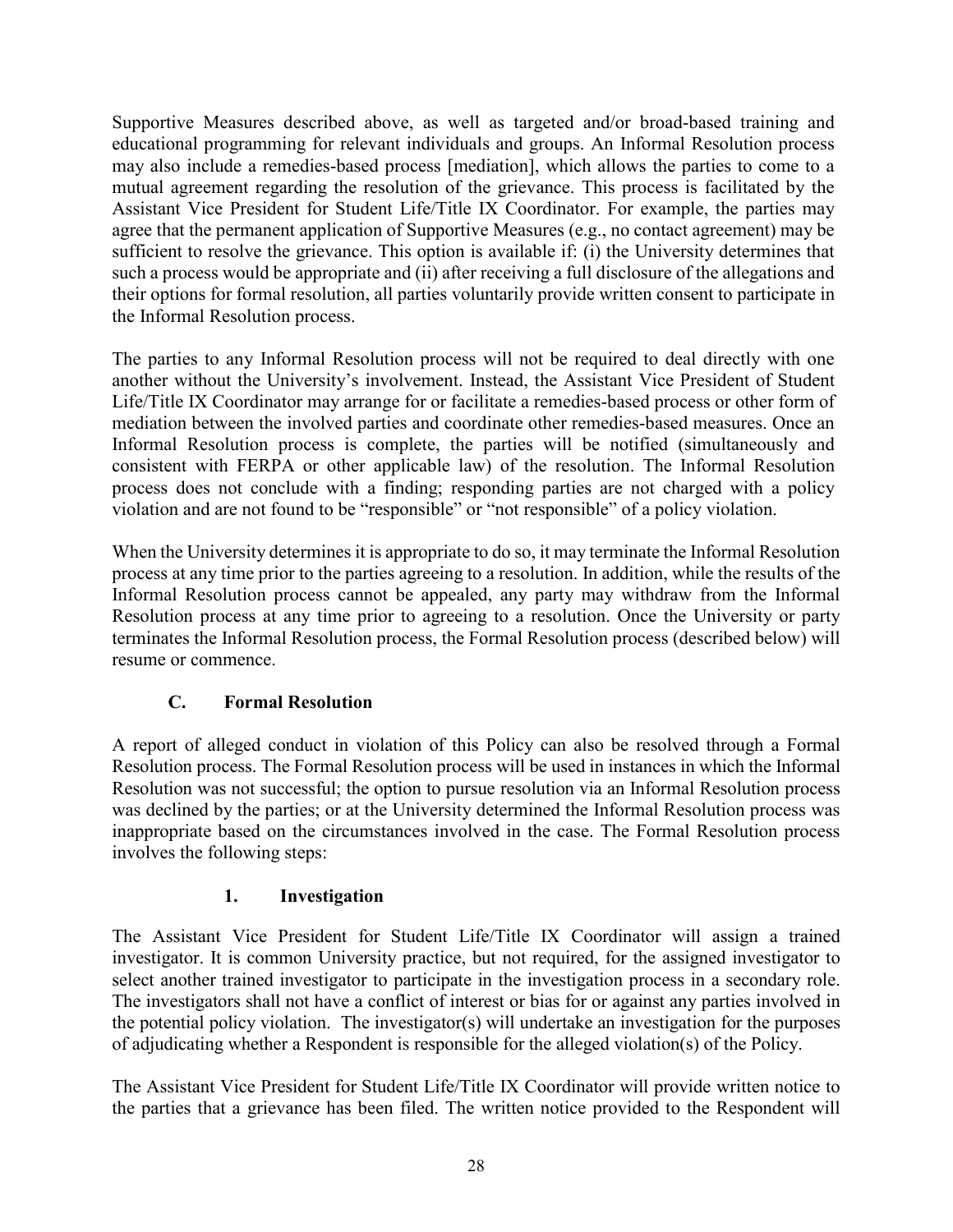include the following information:  $(1)$  the identity of the parties involved, if known;  $(2)$  the specific section of the University's policy allegedly violated; (3) the precise conduct allegedly constituting the alleged violation; (4) the dates and location of the alleged incident, to the extent known; and (5) the names of the assigned University investigator(s). The Assistant Vice President for Student Life/Title IX Coordinator will notify the parties of any secondary investigator, if and when that assignment is subsequently made. If either the party has any concerns about a potential conflict of interest on the part of the assigned University investigator or secondary investigator, the party should notify the Assistant Vice President for Student Life/Title IX Coordinator in writing within three (3) business days of the date of the notice of the Formal Complaint or notice of any secondary investigatory. If additional allegations are raised or the substance of the allegations changes, the parties will receive additional notice.

The nature and extent of the investigation will vary depending upon the circumstances. As part of the investigation, the investigator(s) will review any information gathered during the Initial Assessment and will seek to interview the parties. The University will also seek to identify and interview any potential witnesses, including witnesses with relevant information identified by the parties, and gather and review physical, documentary, and/or other relevant evidence. Additional information regarding the investigation is as follows:

- The University investigator(s) will conduct individual interviews with the parties and any potential witnesses with relevant information in an effort to gain as much information as possible. Interviews may take place in person, by phone, or through electronic means;
- Timely notice of an interview date and time will be provided to each party and witness; timely notice will also be provided to the parties of meetings at which the party may be present;
- The parties will be provided with timely and equal access to information;
- The investigator(s) will make every effort to be sensitive to the needs of the interviewee while remaining committed to gaining a thorough understanding of the incident and any precipitating events;
- The parties have the right to be accompanied to any interview or other meeting related to this process by the advisor/support person of their choice. The support person may attend but shall not participate in the interview or related meeting;
- The use of any recording devices (photo, video or audio) by parties, witnesses, or advisors/support persons is prohibited;
- The investigator(s) will determine whether character witnesses will be interviewed based on the circumstances of the case, and, when conducted, character witnesses identified by each party will be interviewed. The investigator(s) will determine whether all character witnesses identified by the parties will be interviewed but will ensure that any such interviews are conducted in an equitable manner;
- In addition to conducting interviews, the University investigator will seek to collect and review any relevant evidence pertaining to the grievance, such as text/email/voicemail messages, social media messages and postings, written communications, law enforcement records, hospital reports, and other relevant evidence; and
- The investigator(s) will notify the parties of the anticipated date of completion of the investigation and request that the parties provide any additional information prior to identified date.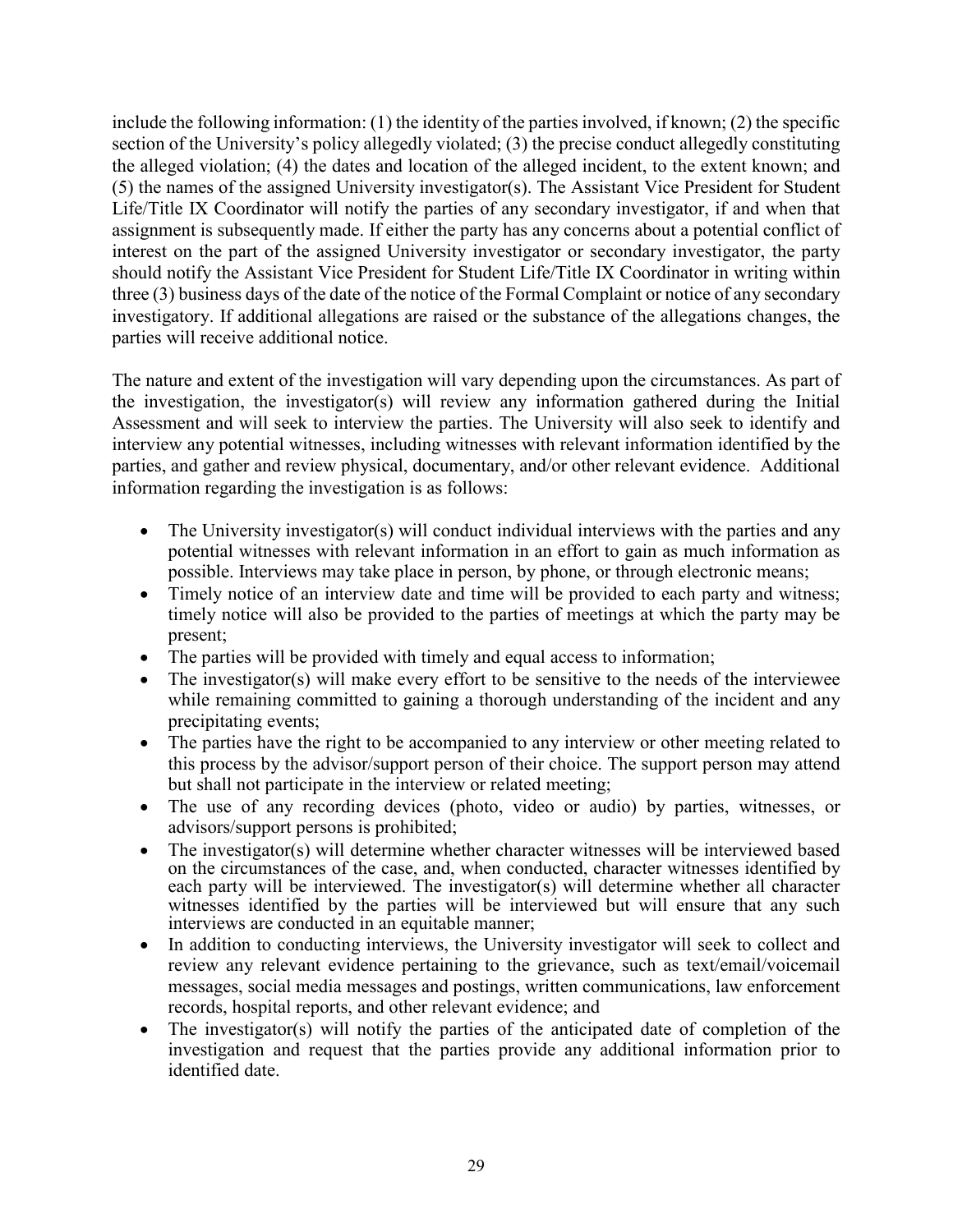#### **2. Review of the Preliminary Investigation Report**

<span id="page-32-0"></span>Upon completion of the investigation, the investigator(s) will produce a Preliminary Investigation Report that summarizes and analyze the allegations, the relevant facts, the Investigator's credibility determinations and rationale for those determinations, and all relevant inculpatory and exculpatory evidence. For any investigation under this Policy that was dismissed or closed after initiation under the University's Title IX Sexual Harassment Policy, the Preliminary Investigation Report may rely on any facts, documents, statements, or other information obtained during the process under the Title IX Sexual Harassment Policy. For Formal Complaints involving sexual misconduct or interpersonal violence, the Preliminary Investigation Report will be provided to the Title IX Coordinator. All Preliminary Investigation Reports will be shared with the parties (to the extent permitted by FERPA or other applicable law). The parties will have an opportunity to review the Preliminary Investigation Report and provide in writing to the Vice President of the Student Life/Title IX Coordinator, comments on the Preliminary Investigation Report, including identifying any factual inaccuracies or any additional relevant information (not already identified by the investigator) within three (3) business days of the date the Preliminary Report is provided to the parties. The investigator(s) will address any identified factual inaccuracies or additional identified relevant information as appropriate prior to determining an outcome of the investigation.

#### **3. Findings and Notice of Outcome**

<span id="page-32-1"></span>Based upon all information gathered during the investigation, including any facts, documents, statements, or other information obtained during any investigation the investigator(s) will prepare a Final Investigation Report that includes any additional information gathered by the investigator(s), and any appropriate revisions to the Preliminary Investigation Report, including any revisions or supplements to the investigator's credibility assessments, and the investigator's finding(s) about whether the University's Policy has been violated (i.e., a finding(s) as to whether the Respondent is responsible or not responsible for any policy violation(s) the rationale for these determinations and finding(s)), sanction(s) (to the greatest extent possible, and consistent with FERPA or other applicable law), any other corrective action(s), the rationale for such, and information regarding appeal rights and timelines. The Sanction process is described below. If the complaint presents more than a single allegation of misconduct, a finding will be made separately as to each allegation. The Final Investigative Report will be available for review to the parties simultaneously.

Standard of Proof: The standard used to determine whether the Policy has been violated is the "preponderance of the evidence" standard. In other words, in order to find that the Respondent is responsible for a Policy violation in the matter, the investigator(s) must conclude that based on the information obtained during the investigation it is *more likely than not* that the Respondent violated this Policy.

#### **D. Sanctioning and Corrective Actions**

<span id="page-32-2"></span>If the Formal Resolution process concludes with a finding based on a preponderance of the evidence that the Respondent is responsible for a violation of the Policy. The range of disciplinary sanctions, as appropriate for faculty, staff, and employees, that may be imposed along with other corrective actions for a finding of a Policy violation are as follows: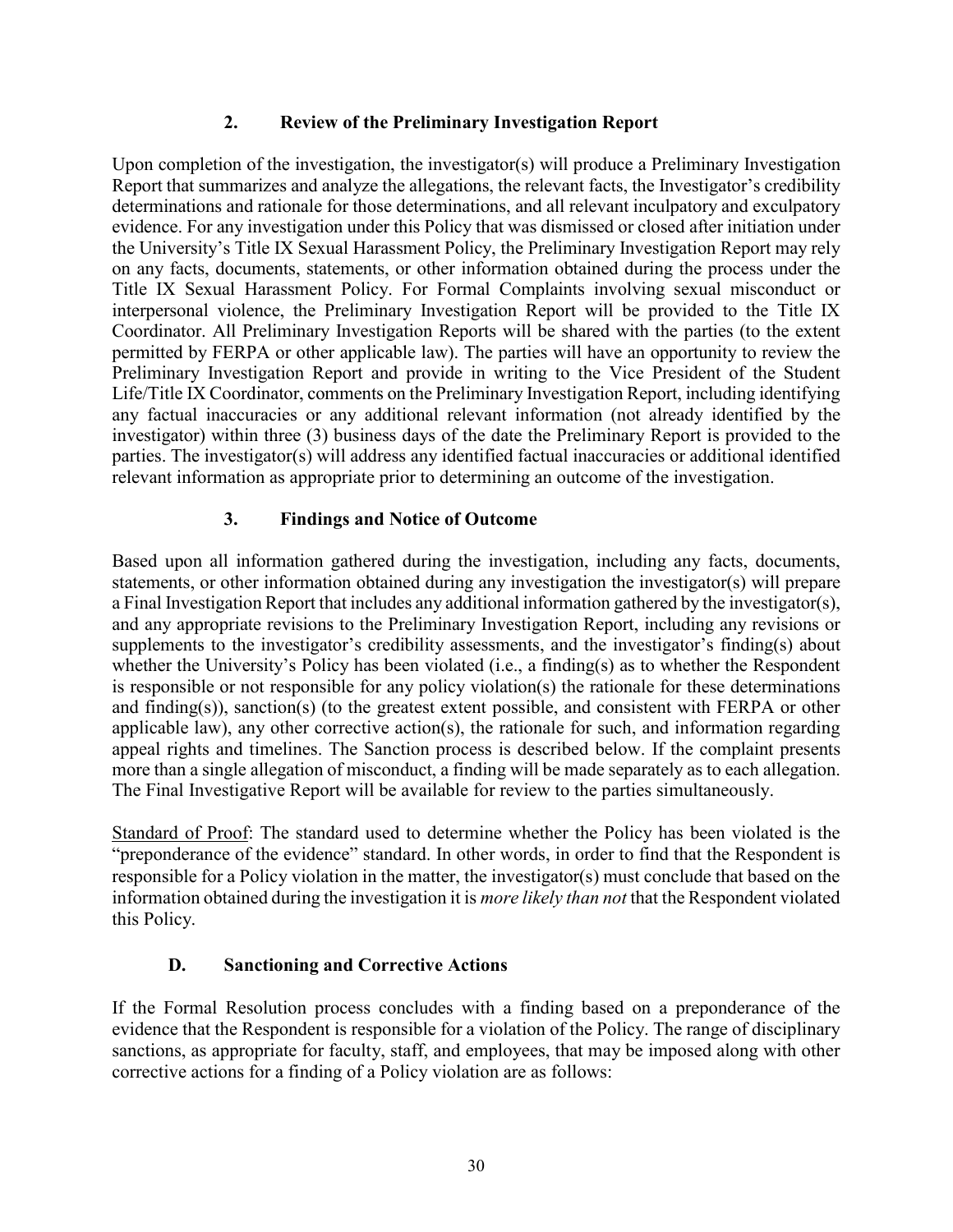- Expulsion/Termination of Employment
- Suspension
- Loss of On-Campus Housing
- Loss of Extracurricular Privileges
- Residence Hall Reassignment
- No Contact Order
- University Referral
- Parental Notification
- Restitution Fines
- Restitution Service
- Educational Activity
- Restriction of Privileges or No-Trespass Directive
- Suspension of Group Recognition
- Revocation of Group Recognition
- Registration Hold
- Disciplinary Probation
- Disciplinary Admonition

Sanctions imposed will be proportionate with the violation.

Additional corrective measures and remedies for the Complainant may include, but are not limited to, support services and accommodations such as escorts, counseling and medical services, academic or residential accommodations and support. Corrective measures and remedies at the level of the University may include but are not limited to, providing and/or requiring appropriate forms of counseling and training, developing educational materials and programming, implementation of revised policies and procedures, undertaking climate surveys and other mechanisms to identify and address patterns of violations.

In no event will a party in matters involving an alleged violation of this Policy be required to abide by a nondisclosure agreement that would prevent disclosure of the outcome. If the University is unable to take disciplinary or other corrective action in response to a violation of this Policy, the University will nonetheless pursue other appropriate steps if available to limit the effects of the conduct at issue and prevent its recurrence.

#### **E. Appeals**

<span id="page-33-0"></span>Once written notification of the resolution has been provided, the parties have the right to submit an appeal of the finding and/or of the sanctions or corrective actions imposed.

- 1. *Grounds for Appeal*: Appeals of a finding or sanction may be submitted solely upon one or more of the following three grounds:
	- a. Allegations that the investigator(s) deviated from the investigation and resolution process outlined in the Policy in a way that substantially altered the outcome of the case;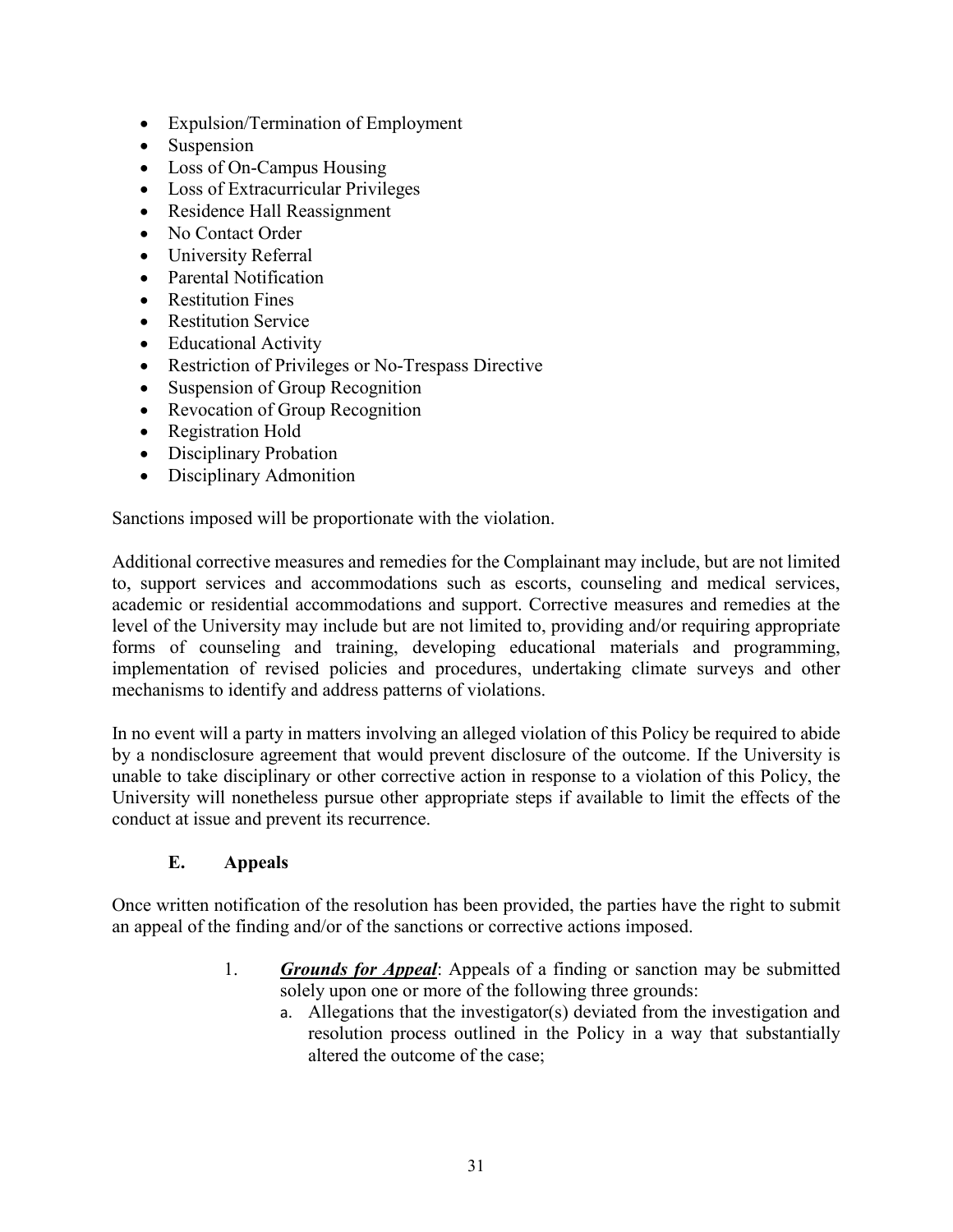- b. Substantive new evidence or information that was not available or known to the appellant/party during the investigation process and that is sufficient to alter a decision; or
- c. The sanction is disproportionate to the violation.

Each party shall have the same rights with respect to appealing a finding and/or sanction or corrective action imposed under this Policy. Appeals must be submitted in writing to the Vice President for Student Life within three (3) business days after the date of the Final Investigative Report. Failure to appeal within the allotted time will render the original decision and any sanction final.

2. *Appeal Process*: The appeal process has two steps. First, within five (5) business days of receiving an appeal of either finding or sanction, the appeals officer will determine whether the appeal satisfies the grounds for appeals and will notify the parties simultaneously in writing of the appeal decision. If the Vice President for Student Life determines that the grounds for appeal are not satisfied, the appeal may be denied without further consideration.

If the Vice President for Student Life determines that the appeal request satisfies the grounds for appeal, notice of the appeal will be provided to the other party. The party that did not initiate the appeal will then have three (3) business days after the date of the notice of the appeal to submit a written response (but any such response must be limited to the issues raised by the party making the appeal and cannot constitute a counter-appeal). If both parties have filed appeals, they shall both be permitted to file written responses to the other's appeal document within the same three (3) business day period of time. Any such responses must be submitted to the Vice President for Student Life.

Any such appeal(s) will then be reviewed by the Vice President for Student Life. The Vice President for Student Life will deliver the written decision to the parties within 45 days of receiving the appeal unless there are extenuating circumstances that require an extension. The Vice President for Student Life may: (1) uphold the original decision; (2) remand the finding and/or sanction for further investigation or reconsideration; or (3) modify, augment, or eliminate the sanction. Within seven (7) business days of the Vice President for Student Life's review and determination of the outcome of the appeal, the Vice President for Student Life will notify the parties simultaneously in writing of the outcome of the appeal and the rationale for the decision.

*All sanctions will be in effect during any appeal.* A request may be made to the Vice President for Student Life to delay implementation of a sanction until the appeal is decided, but parties should presume unless otherwise informed that any sanction(s) will go into effect immediately. Graduation, study abroad, internships/externships, etc. do not in and of themselves constitute exigent circumstances, and students may be barred from participating in those activities during an appeal.

<span id="page-34-0"></span>The appeals officer shall not have participated previously in the complaint resolution procedure**.** 

# **F. Advisors or Support Persons**

The parties have the right to have an advisor/support person of their choice accompany them at all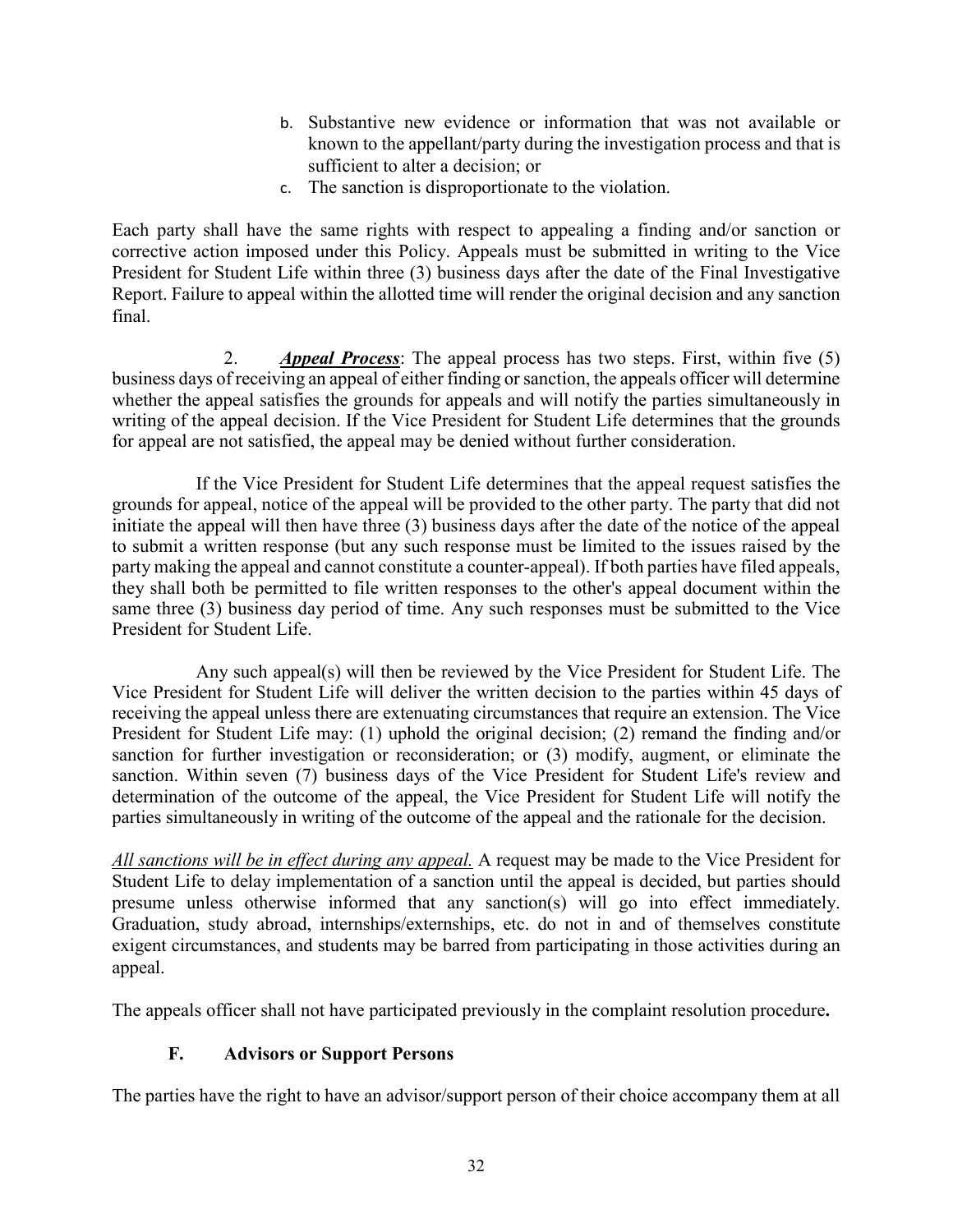stages of the resolution process, including both informal and formal procedures relating to an alleged or suspected violation of this Policy.

- An advisor/support person is not allowed to advocate for a party like an attorney would advocate in court. In other words, the advisor/support person does not serve as an advocate or representative of a party and may not be actively involved in any of the corresponding meetings and/or interviews. The advisor/support person should not directly address the investigator(s) about the matter during the meeting or interview;
- A party may use a different advisor/support person at various stages in the process;
- An advisor/support person must respect the privacy of all parties throughout the investigation and resolution process;
- An advisor/support person may not provide support for more than one Complainant or Respondent during a case that involves multiple parties. Any requests for an exception to this should be directed to the Assistant Vice President of Student Life/Title IX Coordinator;
- Any party deciding to use as an advisor/support person an individual who works as an attorney or has a J.D. degree must inform the Assistant Vice President of Student Life/Title IX Coordinator a minimum of 24 hours prior to the meeting or other proceedings in question;
- As needed to protect the integrity of the investigation and resolution process, the University reserves the right to excuse from any meeting or other proceedings an advisor/support person who is a witness with information about facts material to the investigation;
- The University also reserves the right to excuse from any meeting or other proceedings any advisor/support person who is disruptive or who does not adhere to the limitations outlined in this form; and
- The University prohibits retaliation against any individuals filing a report of alleged conduct violating this Policy. An advisor/support person is protected by and subject to this retaliation prohibition. An advisor/support person may not retaliate against any person participating in this process. If an advisor/support person experiences retaliation as a result of participation in an investigative, disciplinary, or appeal process under this Policy, the advisor/support person should contact the Assistant Vice President of Student Life/Title IX Coordinator.

# **G. Conflict of Interest**

<span id="page-35-0"></span>The Assistant Vice President of Student Life/Title IX Coordinator, informal resolution officer, investigator(s), and appeals officer will be free of any material conflicts of interest or material bias. Any party who believes one or more of these University officials has a material conflict of interest or material bias must raise the concern promptly so that the University may evaluate the concern and find a substitute, if appropriate. The parties will be notified of the identities of the informal resolution officer, investigator(s), and appeals officer for their proceeding before those individual(s) initiate contact with the parties. The failure of a party to timely raise a concern of a conflict of interest or bias may result in a waiver of the issue for purposes of any appeal specified in "Appeal" or otherwise.

If a party believes that an informal resolution officer, investigator(s), or the appeals officer has/have a material conflict of interest or material bias, the party should submit a request to replace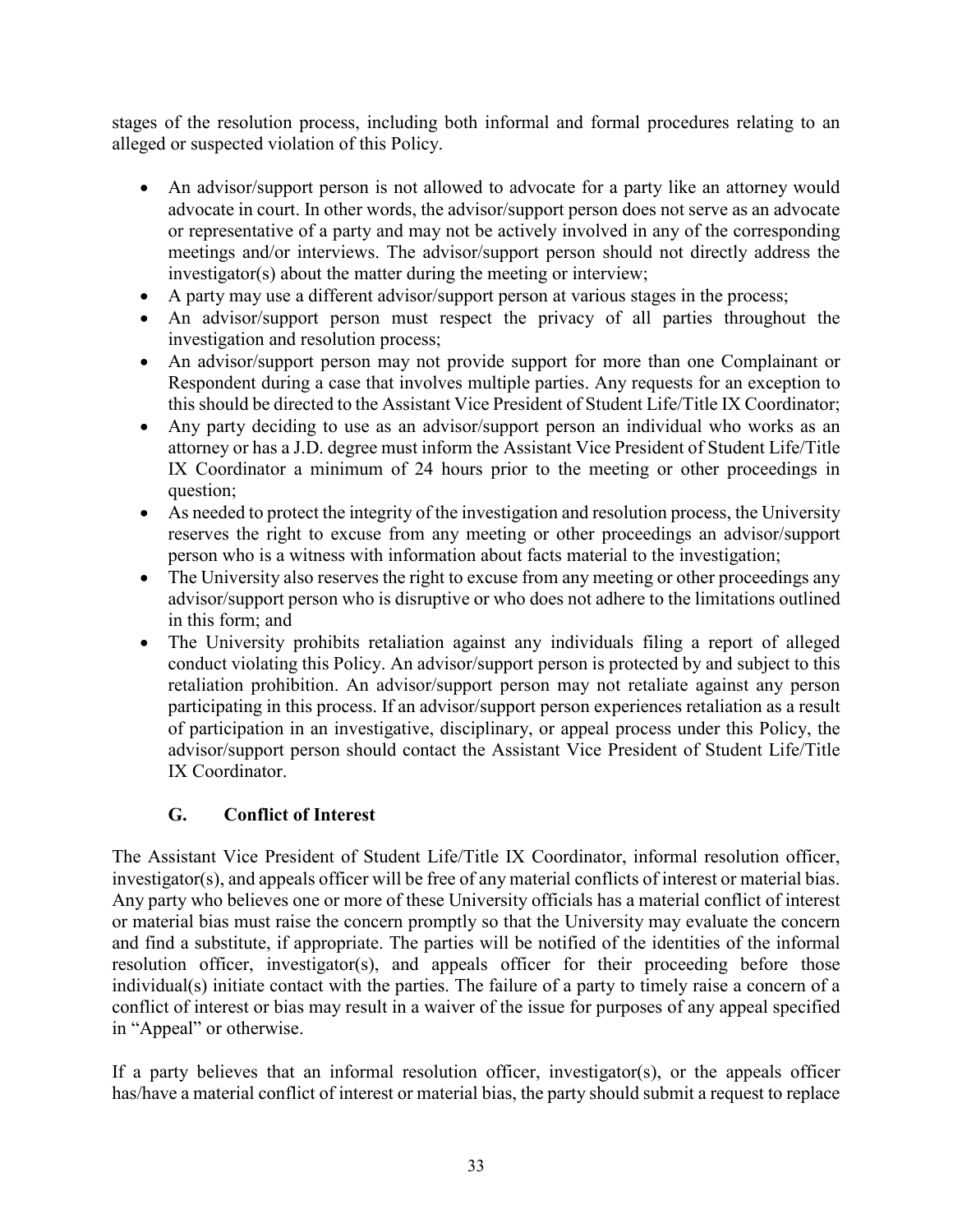the informal resolution officer, investigator(s), or the appeals officer to the Assistant Vice President of Student Life/Title IX Coordinator within three (3) business days of the date of the notice to the party of the assignment of informal resolution officer, investigator(s), or appeals officer. If a party believes that the Assistant Vice President of Student Life/Title IX Coordinator has a conflict of interest, the party should submit a recusal request to the Vice President for Student Life within three (3) business days of the date of the notice to the party of the appeal officer assigned to the appeal. In cases where a party subsequently has concerns of a potential material conflict of interest or material bias of the informal resolution officer, investigator(s), or appeals officer, the party must immediately contact the Assistant Vice President of Student Life/Title IX Coordinator. In cases where a party has concerns of a potential material conflict of interest or material bias of the Assistant Vice President of Student Life/Title IX Coordinator, the party must immediately contact the Vice President for Student Life. The failure of a party to timely raise a concern of a conflict of interest or bias may result in a waiver of the issue for purposes of any appeal specified in "Appeal" or otherwise.

# **H. Records Maintenance**

<span id="page-36-0"></span>The University will maintain documentation and records regarding alleged violations of this Policy and their resolution in a manner that protects the confidentiality of the parties involved, complies with the Family Educational Rights and Privacy Act (FERPA), and to the extent possible excludes personally identifiable information, including the identity of persons who are alleged victims of sexual misconduct, interpersonal violence, and stalking. If a student has been found responsible for violating this Policy, this finding remains a part of that student's conduct record. If an employee or faculty member has been found responsible for violating this Policy, this finding remains a part of the personnel record of the employee or faculty member.

# **I. Special Provisions**

- <span id="page-36-1"></span>• The University as Complainant: As necessary, the University reserves the right to initiate a student, employee, or faculty conduct complaint, to serve as Complainant, and to initiate conduct proceedings without a formal grievance by an individual Complainant.
- Fabricated Allegations: The University will not tolerate fabricated allegations. Any allegations suspected to be fabricated for the purpose of harassing another student or employee or disrupting the University's operations constitute a separate and serious violation of University policy and may also violate civil and criminal laws. Any student or employee who knowingly corroborates a fabricated allegation is also in violation of this Policy.
- Parental Notification: Parents/guardians of the involved parties may be notified of reported violations of this Policy in accordance with the University's Parental Notification Policy.

# **J. Prohibition Against Retaliation**

<span id="page-36-2"></span>It is a violation of this Policy to retaliate in any way against an individual or individuals because they have, in good faith, opposed any practices forbidden under this Policy, made a complaint alleging a violation of this Policy, reported or disclosed an alleged violation of this Policy, are accused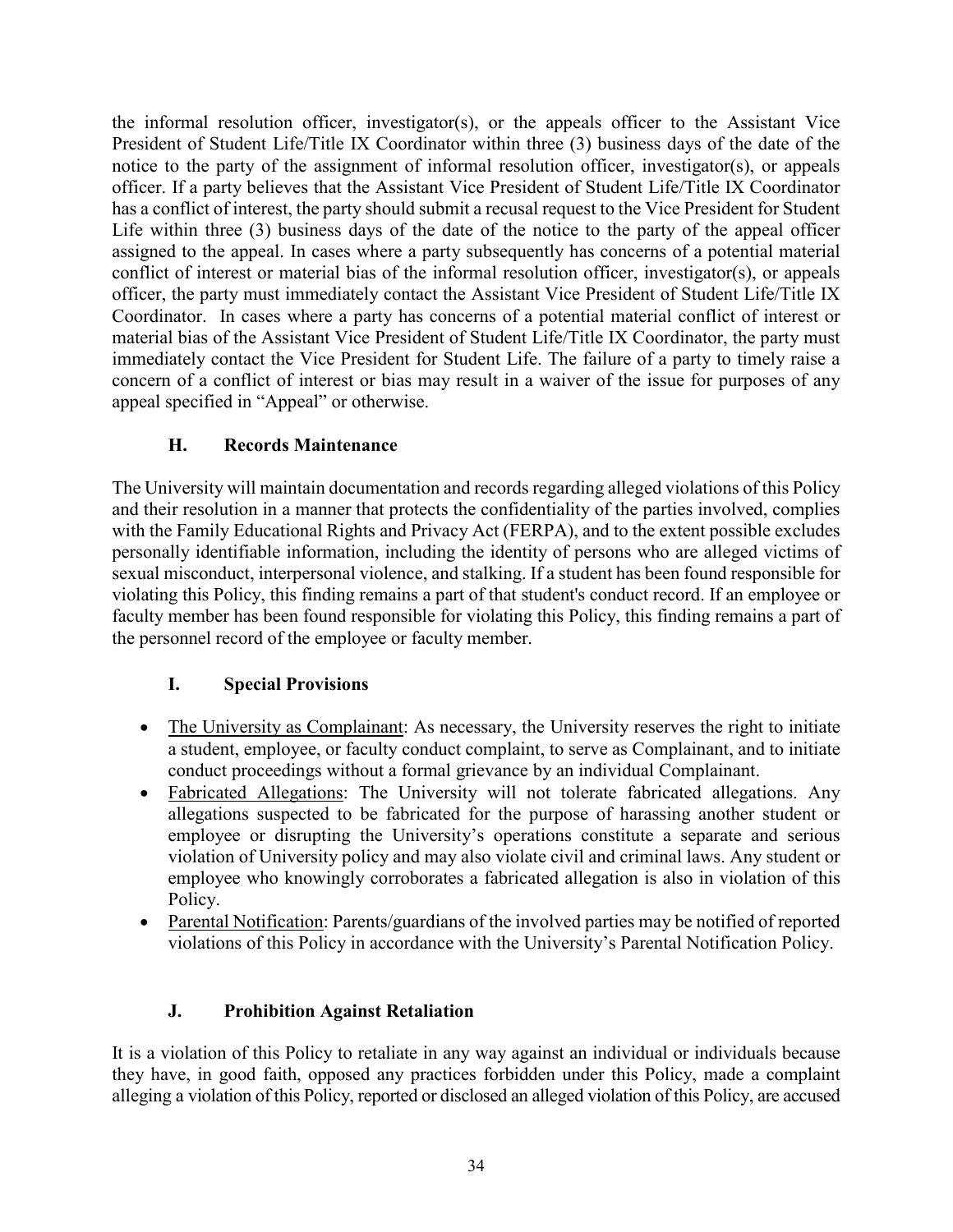of a violation of this Policy or participated in the investigation or resolution of a complaint alleging a violation of this Policy. Retaliation may take many forms, and may include intimidating, threatening, coercing, or taking any action against an individual that adversely affects the individual's opportunity to benefit from the University's programs or activities because of the individual's complaint or participation.

The University will take immediate and responsive action upon receiving any report of retaliation or intimidation and may pursue disciplinary action as appropriate. Individuals who engage in acts of retaliation or intimidation, as defined in this Policy, are subject to disciplinary action that may include, but is not limited to, the sanctions listed in the investigation and resolution procedures under this Policy, up to and including exclusion, expulsion, or dismissal from the University, and termination of employment, including revocation of tenure.

# <span id="page-37-0"></span>**K. Amnesty/Good Samaritan Policy**

The welfare of students and employees in our community is of paramount importance, and the University encourages students and employees to offer help and assistance to others in need. The University recognizes that individuals sometimes might be hesitant to offer assistance to others for fear that they may get themselves in trouble (for example, a student who has been drinking underage might hesitate to make a report or to help take a victim of sexual misconduct or interpersonal violence to Campus Public Safety because of the potential consequences for their own conduct). To encourage reporting, the University offers amnesty or limited immunity for students or employees who help others in need. A student or employee who makes a good faith report of sexual misconduct or interpersonal violence that was directed at them or another person will not be subject to disciplinary action by the University for any violation of the Student Handbook (e.g., underage drinking), the Employee Handbook, or Faculty Handbook, that is related to and revealed in the course of the sexual misconduct or interpersonal violence report, other discrimination report, or investigation, unless the University determines that the violation was serious and/or places the health or safety of any other person at risk. The University may, however, pursue educational remedies regarding alcohol or other drugs with regard to an individual who makes such a good faith report.

# **L. Outside Appointments, Dual Appointments, Delegations, and Coordination**

<span id="page-37-1"></span>The University retains discretion to retain and appoint suitably qualified persons who are not University employees to fulfill any function of the University under this Policy, including, but not limited to, the informal resolution officer, investigator, and/or appeals officer.

The University also retains discretion to appoint two or more persons to jointly fulfill the role of informal resolution officer, investigator, and/or appeals officer.

The functions assigned to a given University official under this Policy, including but not limited to the functions assigned to the Assistant Vice President of Student Life/Title IX Coordinator, investigator, informal resolution officer, and appeals officer, may, in the University's discretion, be delegated by such University official to any suitably qualified individual and such delegation may be recalled by the University at any time.